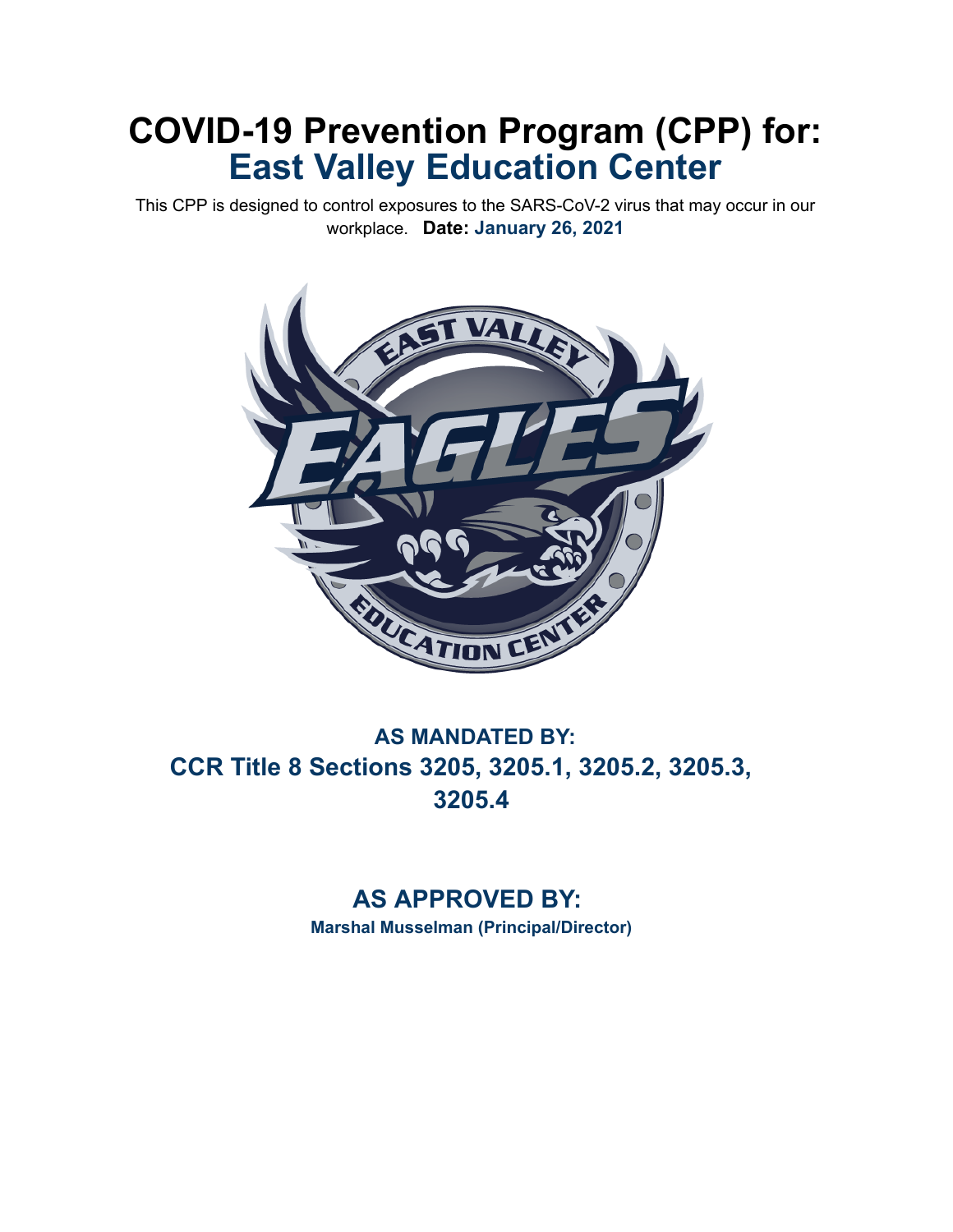## **Authority and Responsibility:**

Marshal Musselman has overall authority and responsibility for implementing the provisions of this CPP in our workplace. In addition, all staff are responsible for implementing and maintaining the CPP in their assigned work areas and for ensuring vested parties receive answers to questions about the program in a language they understand.

All employees are responsible for using safe work practices, following all directives, policies and procedures, and assisting in maintaining a safe work environment.

## **Identification and Evaluation of COVID-19 Hazards**

We will implement the following in our workplace:

- Conduct workplace-specific evaluations using the **Appendix A: Identification of COVID-19 Hazards** form.
- Evaluate staff potential workplace exposures to all persons at, or who may enter, our workplace.
- Review applicable orders and general and industry-specific guidance from the State of California, Cal/OSHA,and the local health department related to COVID-19 hazards and prevention.
- Evaluate existing COVID-19 prevention controls in our workplace and the need for different or additional controls.
- Conduct periodic inspections using the **Appendix B: COVID-19 Inspections form** as needed to identify unhealthy conditions, work practices, and work procedures related to COVID-19 and to ensure compliance with our COVID-19 policies and procedures.
- Limit visitors on campus and ensure all persons on campus pass through our temperature check station.

### **Staff participation:**

Our staff has been encouraged to participate in these Covid-19 practices, along with volunteering to get tested out of respect for our students and staff.

### **Staff screening:**

EVEC will screen staff when they come to work, by having them self-screen according to CDPH guidelines. Ensure that face coverings are used during screening by both screeners and staff. All temperatures are measured and recorded, with non-contact thermometers.Staff are required to review a wellness check. This wellness check will be used as a guide to determine if the employee continues to work or will be sent home.

● Employees are required to check their own temperature and document upon entry to the campus. **Any temperature of 100.4 degrees Fahrenheit or higher is defined as a fever and staff must go home.**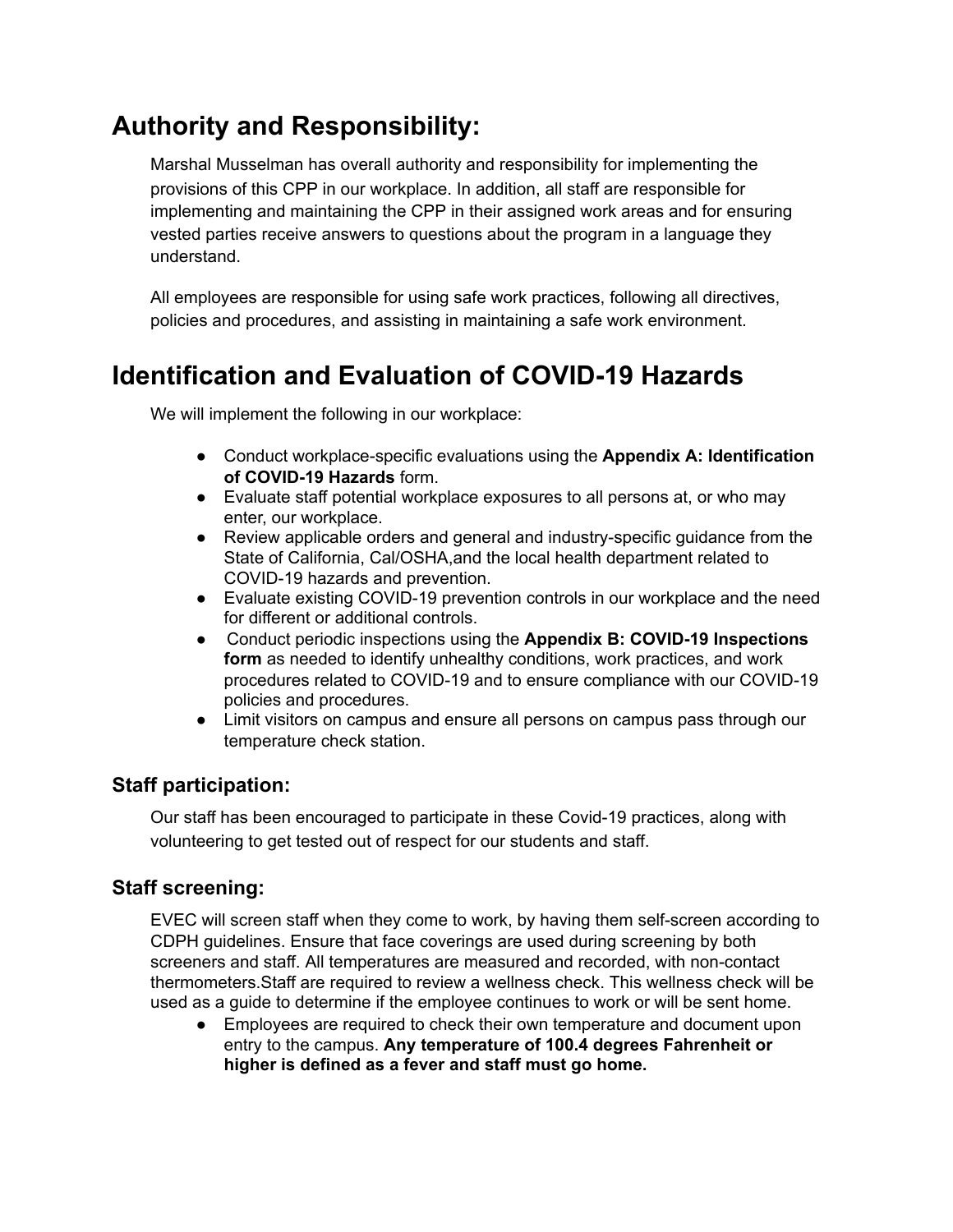## **Correction of COVID-19 Hazards**

Unsafe or unhealthy work conditions, practices or procedures will be documented on the **Appendix B: COVID-19 Inspections** form, and corrected in a timely manner based on the severity of the hazards, as follows:

- The severity of the hazard will be assessed. Appropriate work orders, procedures, or other mitigation strategies will be implemented within 3 working days.
- Administration is responsible for timely correction.
- Follow-up measures will be taken to determine if the mitigation strategies have been effective.

## **Physical Distancing**

Where possible, we attempt at least six feet of physical distancing in our workplace:

- East Valley requires a minimum of 6' of social distancing at all times by all individuals.
- **●** All staff, service providers, and visitors must check into the office by signing in and having their temperature taken.
- Each classroom has a single point of entry and exit. Students and staff are mandated to practice social distancing, when possible.
- Encourage all staff to complete a health assessment.
- Any student who develops any type of symptoms is not allowed to enter the van or enter the school.
- Any staff member who develops any type of symptoms must report it to administration and may not pick up students or enter the school.
- Requires all individuals that are sick or displaying COVID-like symptoms to stay at home.
- Send staff or students off site immediately who are showing flu or COVID-like symptoms.
- Hand Sanitizer and appropriate protective gloves are made available throughout the campus.
- Encourage respiratory courtesy, including covering mouth and nose when coughing and/or sneezing.
- Signs are posted throughout campus in order to raise awareness.
- East Valley minimizes the number of staff working in a designated area.
- Students and staff are required to stay in their designated class areas to avoid cross contamination between classrooms.
- Encourage staff not to share objects or work areas; if this does take place, we ensure that the objects/areas are disinfected after use.
- Ensure routine cleaning of frequently touched surfaces, including door handles, desks, equipment, and other objects handled.
- Stagger break and lunch time between classes, when possible, to avoid staff and students from gathering in one location.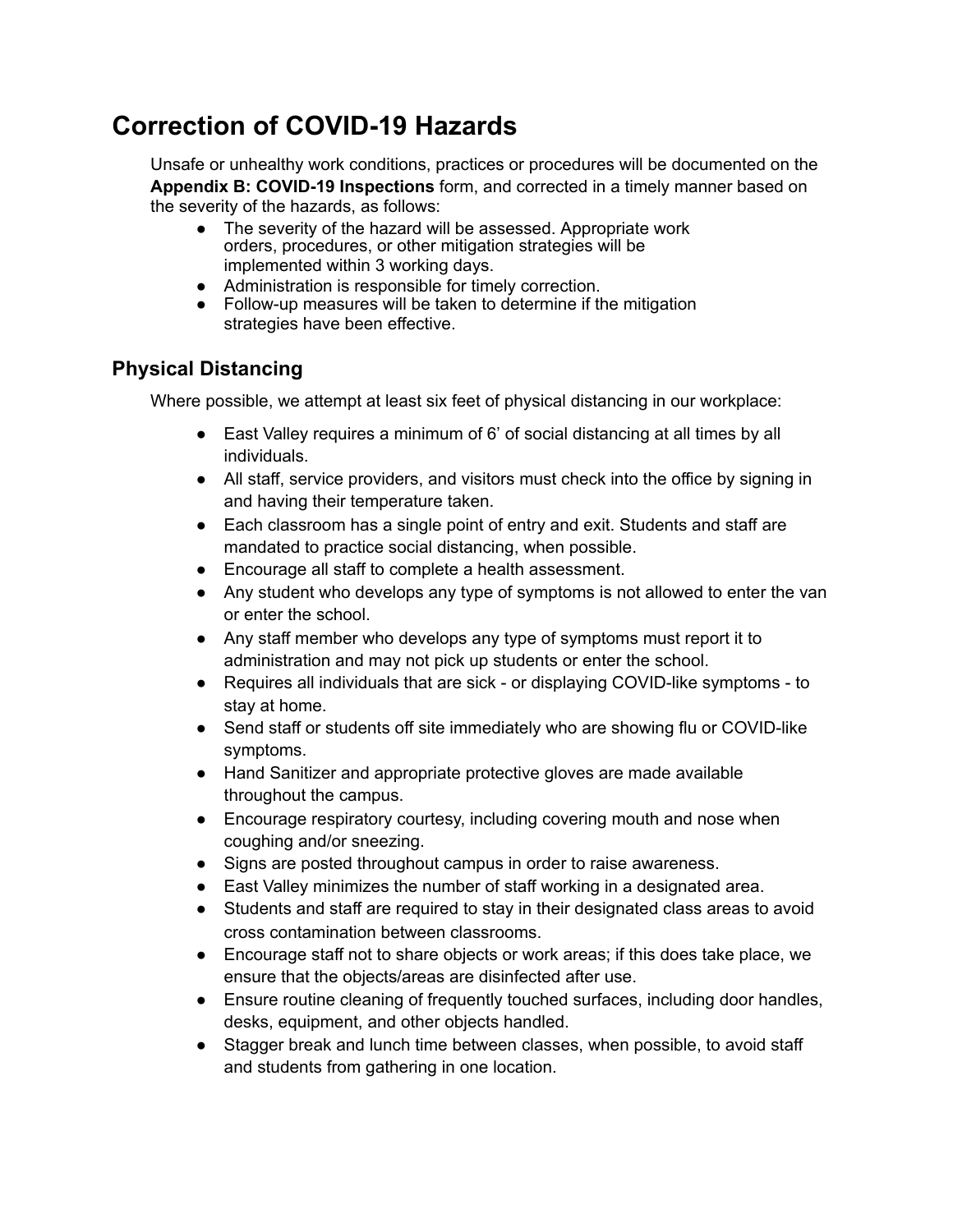- No gatherings of more than 3 people in an area, including breaks and lunch. If more than 3 employees are involved in a meeting, procedures must be followed to minimize contact.
	- Desks and tables are placed at least 6' apart in all directions.
	- Hand Wipes are provided
	- Each staff and student will be assigned a place to sit in class.
	- Handwashing is encouraged and sanitizer is provided throughout campus.
	- Protective gloves are available.
	- Masks or face shields are provided and will be required while inside the building.
- All meetings are encouraged to be administered via Zoom; this includes both IEPs and staff meetings.
- No physical greetings such as handshakes or hugs.

Individuals will be kept as far apart as possible when there are situations where six feet of physical distancing cannot be achieved.

### **Face Coverings**

We provide clean, undamaged face coverings and ensure they are properly worn by employees over the nose and mouth when indoors, and when outdoors and less than six feet away from another person, including non-employees, and where required by orders from the California Department of Public Health (CDPH) or local health department. There is a collection of disposable double ply face coverings available for all staff and students as needed. There are also policies set in order if a staff member encounters a non-employee that is not wearing a face covering. All students and staff are mandated to wear face coverings when on-campus.

The following are exceptions to the use of face coverings in our workplace:

- When a staff is alone in a room.
- While eating and drinking at the workplace, provided staff are at least six feet apart and outside air supply to the area, if indoors, has been maximized to the extent possible.
- Staff who cannot wear face coverings due to a medical or mental health condition or disability, or who are hearing-impaired or communicating with a hearing-impaired person. Alternatives will be considered on a case-by-case basis.
- Any staff not wearing a face covering, face shield with a drape or other effective alternative, or respiratory protection, for any reason, shall be at least six feet apart from all other persons unless the unmasked employee is tested at least twice weekly for COVID-19.
- Staff and students who are at their assigned workstations/desk and/or in their blue tape zone are not required to wear a mask.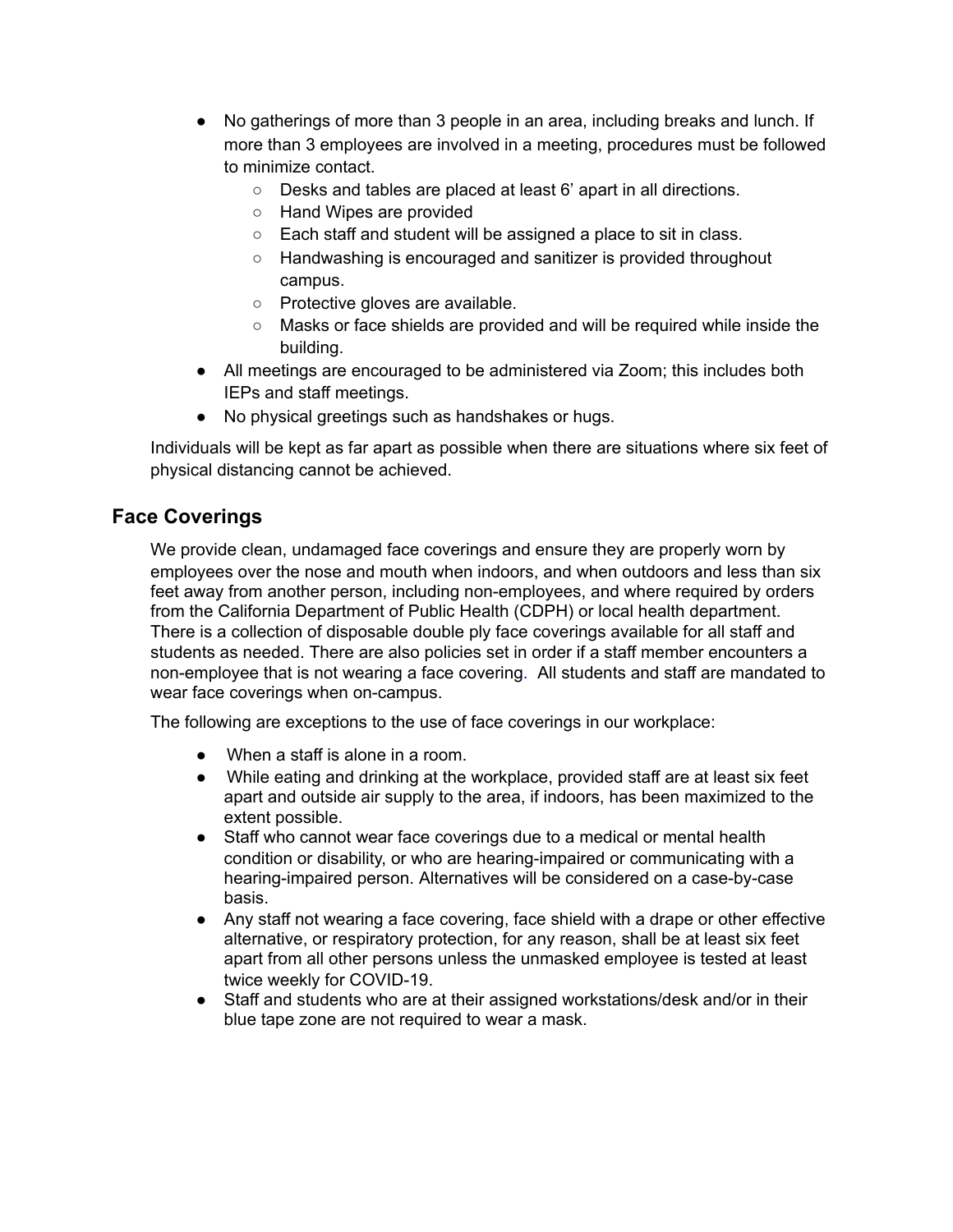### **Engineering controls**

We implement the following measures for situations where we cannot maintain at least six feet between individuals:

At fixed work locations where it is not possible to maintain the physical distancing requirement at all times, East Valley shall install cleanable clear partitions that reduce aerosol transmission and have a barrier from others.

To the extent feasible, East Valley will maximize the quantity of outside air for buildings with mechanical or natural ventilation systems by:

- If the amount of outside air needs to be minimized due to other hazards, such as heat and wildfire smoke, outside air vents and windows will be closed.
- For buildings with mechanical or natural ventilation, or both, East Valley will maximize the quantity of outside air provided to the extent feasible, except when the United States Environmental Protection Agency (EPA) Air Quality Index is greater than 100 for any pollutant or, if opening windows or letting in outdoor air by other means would cause a hazard to employees, for instance from excessive heat or cold.
- The HVAC system will be properly maintained and adjusted by Aaron's Heating and Air.
- Employees are encouraged to open windows or doors with outside conditions favorable.
- In addition, students will be encouraged to use the outside tables when appropriate.

### **Cleaning and disinfecting**

The following cleaning and disinfection measures for frequently touched surfaces will be implemented:

East Valley will provide adequate supplies and time for surfaces to be disinfected and cleaned property. East Valley has a daily deep cleaning after each school day. This involves CDC approved cleaning products. East Valley has sectioned off areas of the campus to minimize exposure. East Valley has taken required precautions while serving food. For example wearing gloves, face coverings, and staggering breakfast/lunch times.

Should we have a COVID-19 case in our workplace, we will implement the following:

Procedures:

- Disposable gloves
- Disposable face mask
- Clean the surface first, then disinfect.
- Bodily fluids must be thoroughly cleaned from surfaces/objects.
- The surface must stay wet for the appropriate time listed on the product.
- Dispose of any paper towels, gloves, and other materials that came in contact with the surfaces during the cleaning and disinfection process into the trash.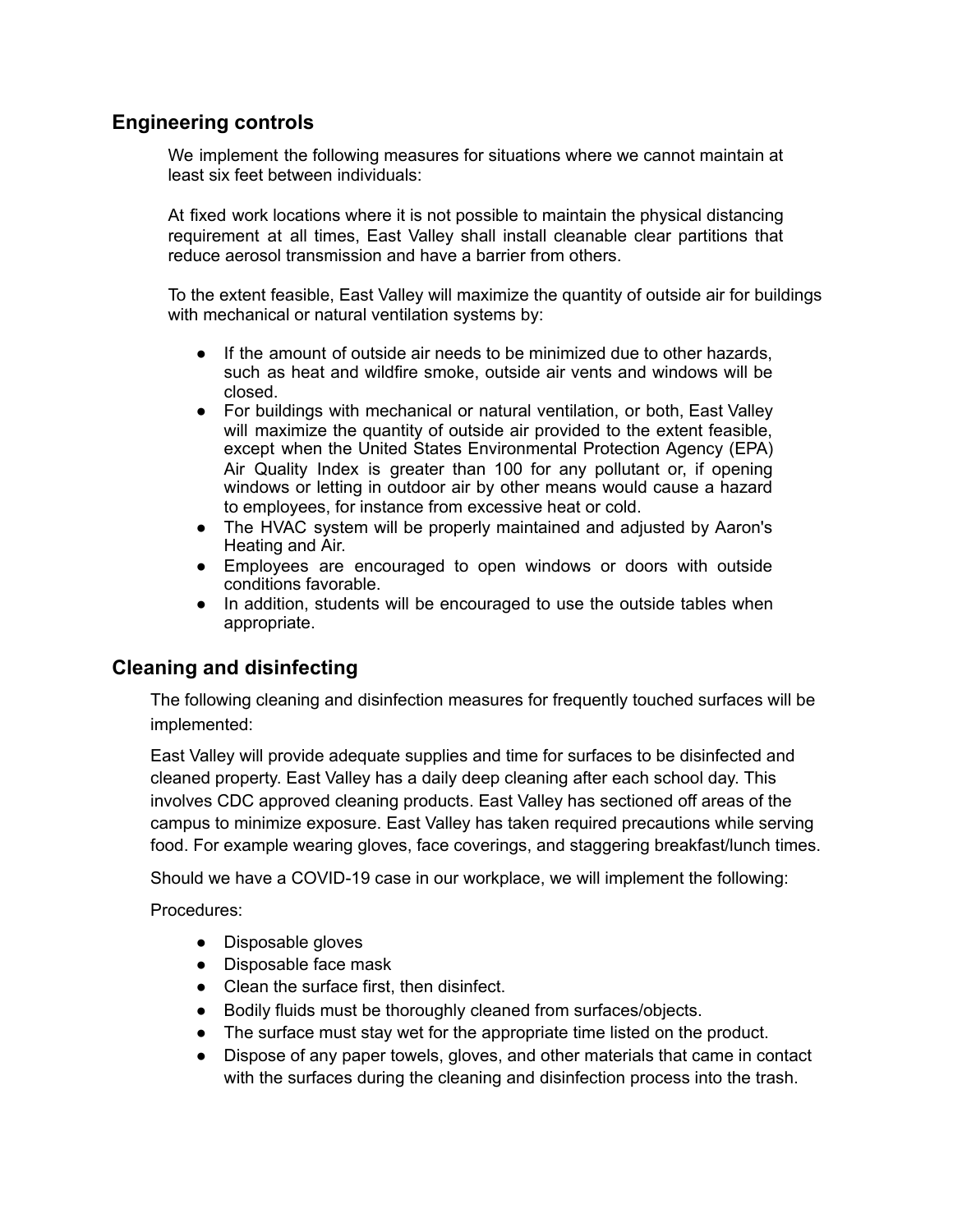### **Shared tools, equipment and personal protective equipment (PPE)**

PPE must not be shared, e.g., gloves, goggles and face shields.

Items that employees come in regular physical contact with, such as phones, headsets, desks, keyboards, writing materials, instruments and tools must also not be shared, to the extent feasible. Where there must be sharing, the items will be disinfected between uses by the use of an EVEC approved disinfectant tool or having the W/A crew sanitize the item(s).

Sharing of vehicles will be minimized to the extent feasible, and high-touch points (for example, steering wheel, door handles, seat belt buckles, armrests, shifter, etc.) will be disinfected between users.

In addition, water fountains have been halted, as well as all community work stations.

### **Hand sanitizing**

- In order to implement effective hand sanitizing procedures, we have stations located in each room. In addition, touchless motion sensor hand sanitizer dispensers are widely available. Each classroom has each student and staff member wash their hands with soap and water each hour throughout the day for at least 20 seconds each time.
- To protect employees from COVID-19 hazards, EVEC will evaluate its handwashing facilities, determine the need for additional facilities, encourage and allow time for employee handwashing, and provide employees with an effective hand sanitizer. EVEC encourages employees to wash their hands for at least 20 seconds each time.
- Wash hands frequently with soap and water for a minimum of 20 seconds. If soap and water are not available, use hand sanitizer (70% alcohol content or greater). At a minimum, employees should wash hands at the beginning and end of each shift, after using the restroom, and before and after each break.
- Encourage respiratory etiquette, including covering mouth and or nose when coughing and/or sneezing. Cover the mouth and nose with a tissue. If a tissue is not immediately available cough or sneeze into your sleeve, not your hands.
- Avoid touching your eyes, nose, and mouth especially with unwashed hands.

### **Personal protective equipment (PPE) used to control employees' exposure to COVID-19**

PPE (such as gloves, goggles, and face shields) as required by CCR Title 8, section 3380, and provide such PPE as needed.

East Valley will evaluate the tasks or conditions in accordance with CCR Title 8 section 5144 when the physical distancing requirements are not feasible or maintained for the need to utilize N95 or other tight-fitting respirators.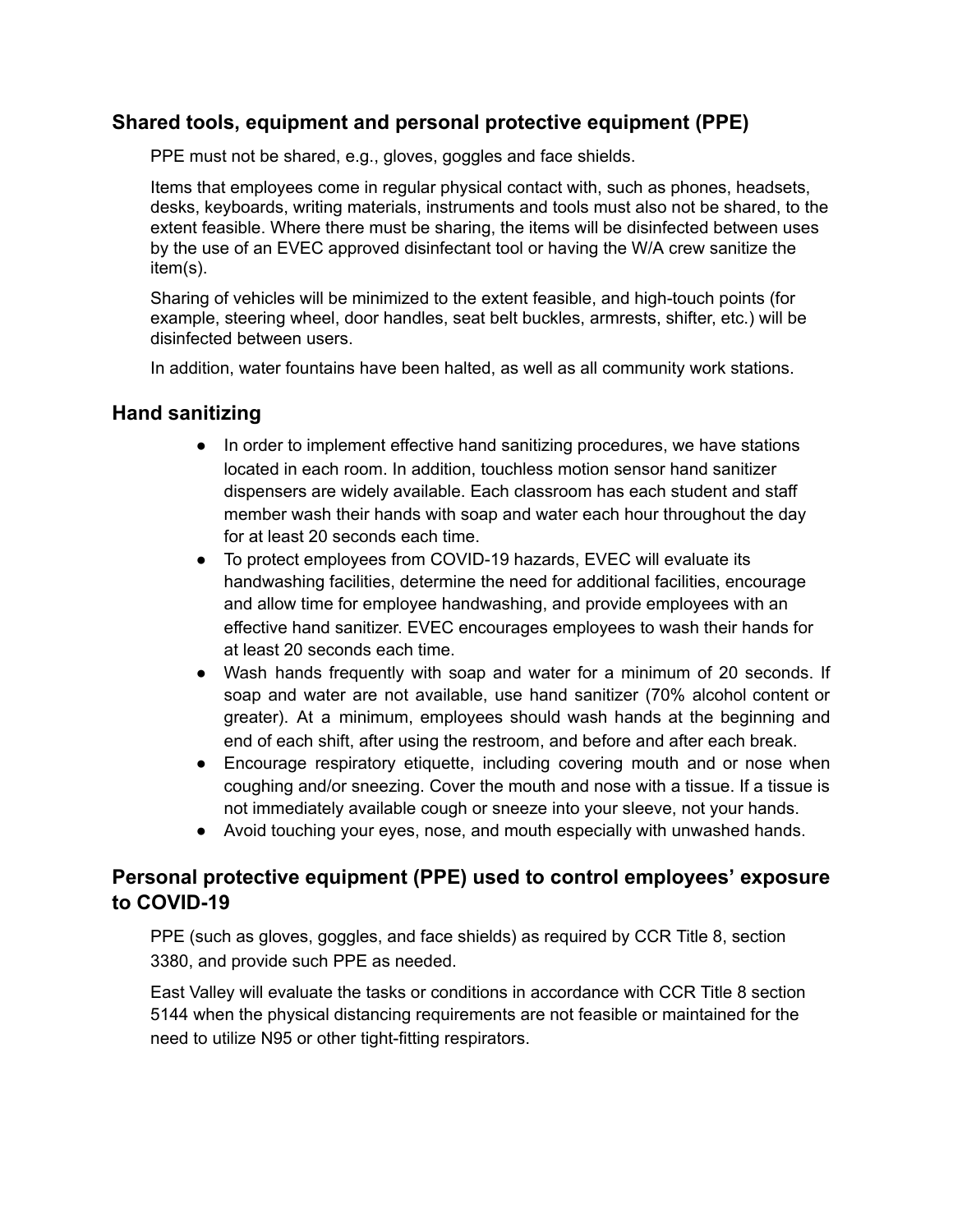East Valley will provide and ensure use of eye protection and respiratory protection in accordance with CCR Title 8 section 5144 when employees are exposed to potentially infectious material such as saliva or respiratory tract fluids.

## **Investigating and Responding to COVID-19 Cases**

This will be accomplished by using the **Appendix C: Investigating COVID-19 Cases** form.

Employees who had potential COVID-19 exposure in our workplace will be sent home immediately and recommended to get a Covid-19 Test done. Employees' will continue to receive full pay during the testing period and/or 14 day quarantine period (if applicable).

EVEC will take all of the following steps in response to a COVID-19 case in the workplace:

1. Determine the day and time the COVID-19 case was last present and, to the extent possible, the date of the positive COVID-19 test(s) and/or diagnosis, and the date the COVID-19 case first had one or more COVID-19 symptoms, if any were experienced.

2. Determine who may have had a COVID-19 exposure. This requires an evaluation of the activities of the COVID-19 case and all locations at the workplace which may have been visited by the COVID-19 case during the high-risk exposure period.

3. Give notice of the potential COVID-19 exposure, within one business day, in a way that does not reveal any personal identifying information of the COVID-19 case, to the following:

a. Staff who may have had COVID-19 exposure and their authorized representatives.

b. Independent contractors and other employers present at the workplace during the high-risk exposure period.

4. Offer COVID-19 testing at no cost to employees during their working hours to all employees who had potential COVID-19 exposure in the workplace and provide them with the information on the COVID-19- related benefits to which the employee may be entitled under applicable federal, state, or local laws. This may include any benefits available under workers' compensation law, Labor Code sections 248.1 and 248.5, Labor Code sections 3212.86 through 3212.88, local governmental requirements, the employer's own leave policies, and leave guaranteed by contract.

5. Investigate whether any workplace conditions could have contributed to the risk of COVID-19 exposure and what could be done to reduce exposure to COVID-19 hazards.

6. All personally identifying information regarding COVID-19 cases or persons with COVID-19 symptoms shall be kept confidential. All COVID-19 testing or related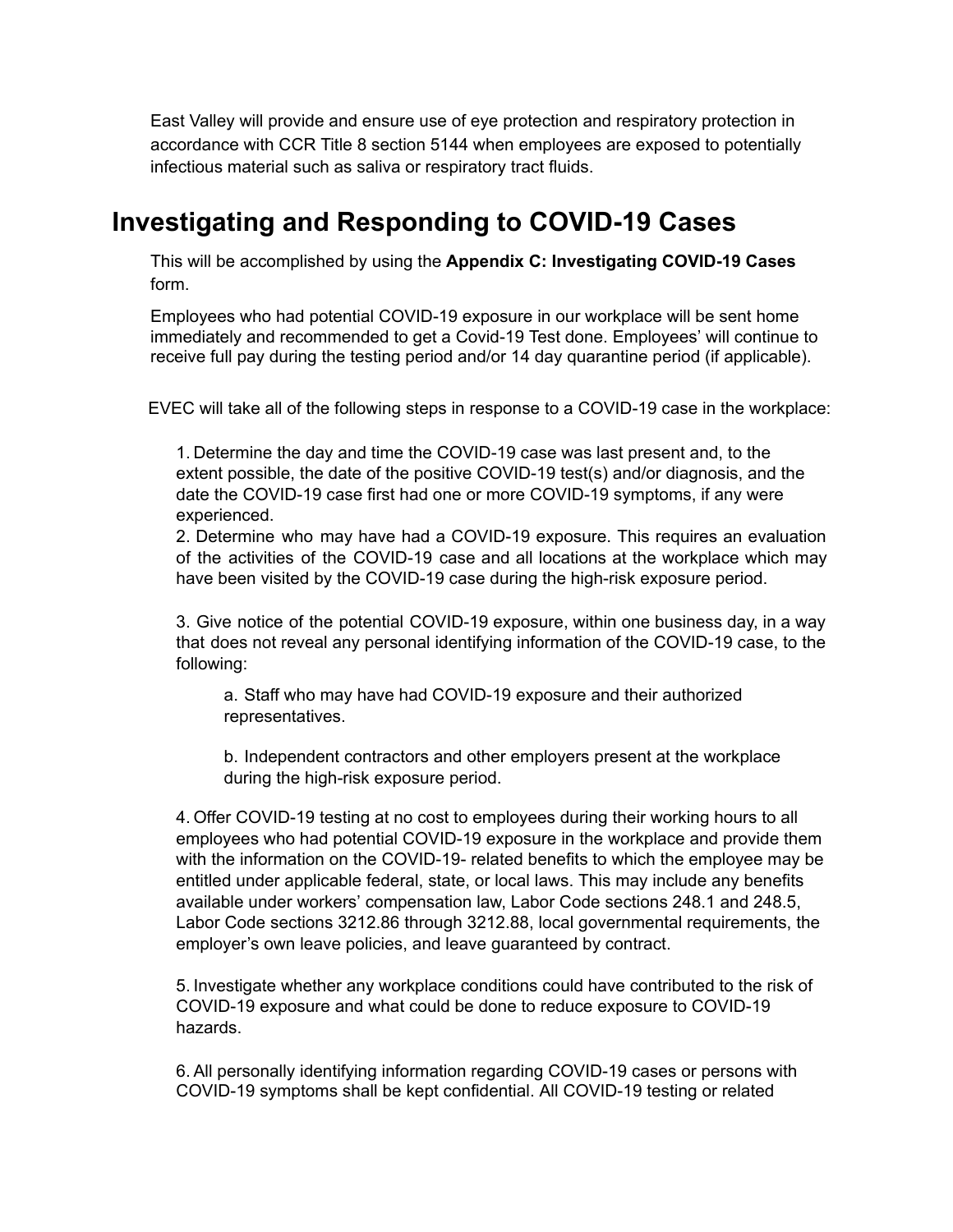medical services provided by the employer under this section and sections 3205.1 through 3205.4 shall be provided in a manner that ensures the confidentiality of employees.

## **System for Communicating**

Our goal is to ensure that we have effective two-way communication with our staff, in a form they can readily understand, and that it includes the following information:

- Staff should report COVID-19 symptoms and possible hazards to their Supervisor.
- Staff can report symptoms and hazards without fear of reprisal.
- EVEC procedures and policies for accommodating employees with medical or other conditions that put them at increased risk of severe COVID-19 illness.
- To give employees the tools to get tested when they have symptoms to reduce the likelihood of bringing the virus to work. Staff may access COVID-19 voluntary testing available through health plans or local testing centers.
- In the event testing is required to be provided because of a workplace exposure or outbreak, EVEC will communicate the plan for providing testing and inform affected staff of the reason for the testing and the possible consequences of a positive test.
- Information about COVID-19 hazards that staff (including other staff and individuals in contact with the workplace) may be exposed to, what is being done to control those hazards, and EVEC's COVID-19 policies and procedures.

## **Training and Instruction**

We will provide effective training and instruction that includes:

- Our COVID-19 policies and procedures to protect employees from COVID-19 hazards.
- Information regarding COVID-19-related benefits to which the employee may be entitled under applicable federal, state, or local laws.
- The fact that:
	- o COVID-19 is an infectious disease that can be spread through the air.
	- o COVID-19 may be transmitted when a person touches a contaminated object and then touches their eyes, nose, or mouth.
	- o An infectious person may have no symptoms.
- Methods of physical distancing of at least six feet and the importance of combining physical distancing with the wearing of face coverings.
- The fact that particles containing the virus can travel more than six feet, especially indoors, so physical distancing must be combined with other controls, including face coverings and hand hygiene, to be effective.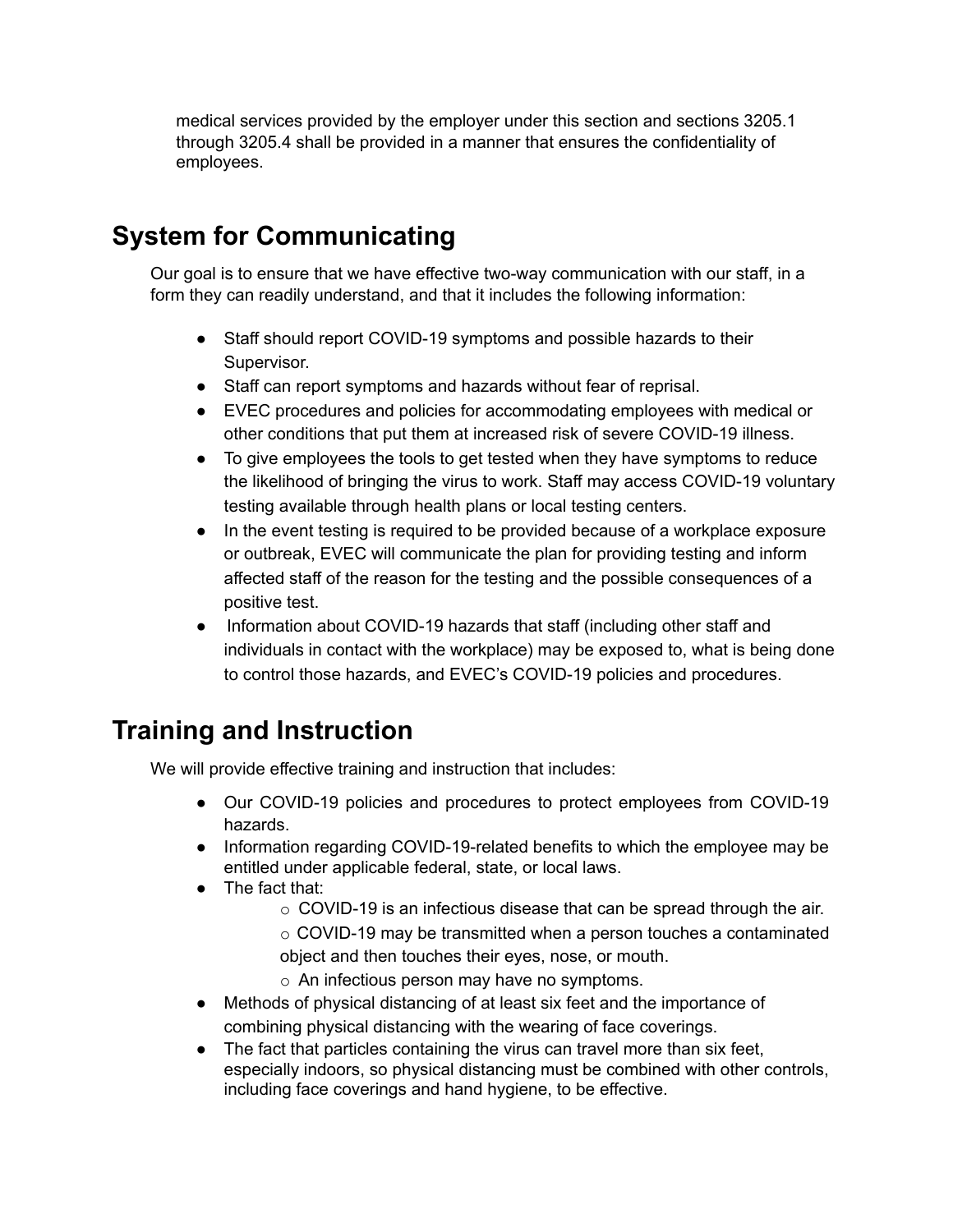- The importance of frequent hand washing with soap and water for at least 20 seconds and using hand sanitizer when employees do not have immediate access to a sink or hand washing facility, and that hand sanitizer does not work if the hands are soiled.
- Proper use of face coverings and the fact that face coverings are not respiratory protective equipment - face coverings are intended to primarily protect other individuals from the wearer of the face covering.
- COVID-19 symptoms, and the importance of obtaining a COVID-19 test and not coming to work if the employee has COVID-19 symptoms.
- EVEC will maintain a daily sign in log, as well as, weekly meetings to update staff.

**Appendix D: COVID-19 Training Roster** will be used to document this training.

## **Exclusion of COVID-19 Cases**

Where we have a COVID-19 case in our workplace, we will limit transmission by:

- Ensuring that COVID-19 cases are excluded from the workplace until our return-to-work requirements are met.
- Excluding staff with COVID-19 exposure from the workplace for 14 days after the last known COVID-19 exposure to a COVID-19 case.
- Continuing and maintaining an employee's earnings, seniority, and all other employee rights and benefits whenever we've demonstrated that the COVID-19 exposure is work related. This will be accomplished by EVEC covering the cost associated with COVID-19 and no expense to the employee(s).
- Providing employees at the time of exclusion with information on available benefits.

## **Reporting, Recordkeeping, and Access**

It is our policy to:

- Report information about COVID-19 cases at our workplace to the local health department whenever required by law, and provide any related information requested by the local health department.
- Report immediately to Cal/OSHA any COVID-19-related serious illnesses or death, as defined under CCR Title 8 section 330(h), of an employee occurring in our place of employment or in connection with any employment.
- Maintain records of the steps taken to implement our written COVID-19 Prevention Program in accordance with CCR Title 8 section 3203(b).
- Make our written COVID-19 Prevention Program available at the workplace to employees, authorized employee representatives, and to representatives of Cal/OSHA immediately upon request.
- Keep a record of and track all COVID-19 cases. The information will be made available to staff, authorized employee representatives, or as otherwise required by law, with personal identifying information removed.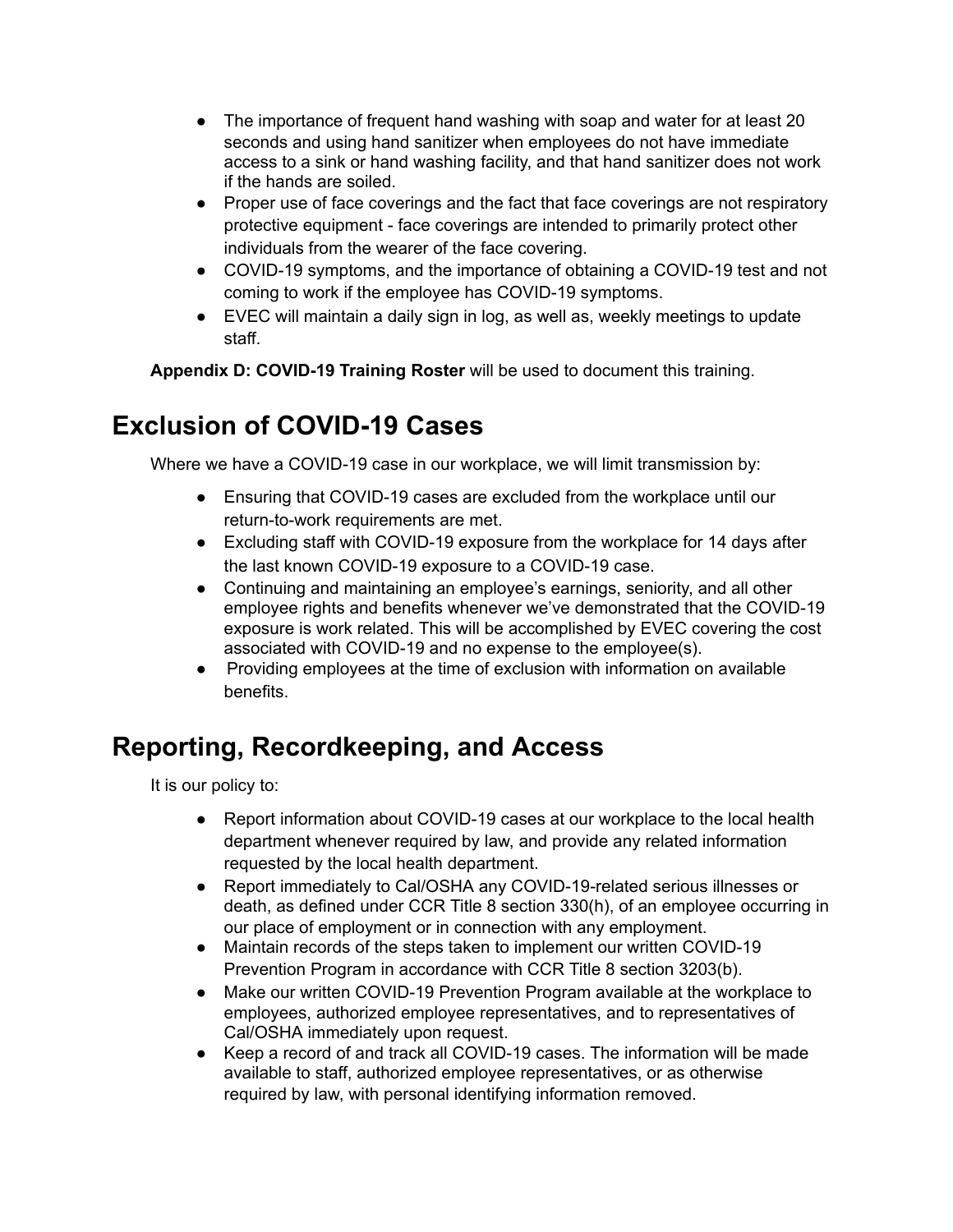Use the **Appendix C: Investigating COVID-19 Cases** form to keep a record of and track all COVID-19cases. The information will be made available to employees, authorized employee representatives, or as otherwise required by law, with personal identifying information removed.

## **Return-to-Work Criteria**

#### **COVID-19 cases with COVID-19 symptoms shall not return to work until:**

- 1. At least 24 hours have passed since a fever of 100.4 or higher has resolved without the use of fever- reducing medications;
- 2. COVID-19 symptoms have improved; and
- 3. At least 14 days have passed since COVID-19 symptoms first appeared.

COVID-19 cases who tested positive but never developed COVID-19 symptoms shall not return to work for a minimum of 10 days from the date of specimen collection of their first positive COVID-19 test.

A negative COVID-19 test shall not be required for staff to return to work.

If an order to isolate or quarantine a staff is issued by a local or state health official, staff shall not return to work until the period of isolation or quarantine is completed or the order is lifted. If no period was specified, then the period shall be:

- 10 days from the time the order to isolate was effective, or
- 14 days from the time the order to quarantine was effective.

#### Multiple COVID-19 Infections and COVID-19 Outbreaks

If EVEC is identified by a local health department as the location of a COVID-19 outbreak, this section of CPP will stay in effect until there are no new COVID-19 cases detected in the workplace for a 14-day period. EVEC will comply with isolation, quarantine, and testing processes as deemed necessary by county public health or by Cal/OSHA.

#### **COVID-19 Testing**

EVEC will offer COVID-19 testing to all staff in our exposed workplace except for employees who were not present during the period of an outbreak identified by a local health department or the relevant 14-day period. COVID-19 testing will be provided at no cost to employees during employees' working hours.

COVID-19 testing consists of the following:

● All staff in the exposed workplace will be immediately tested and then tested again one week later. Negative COVID-19 test results of staff with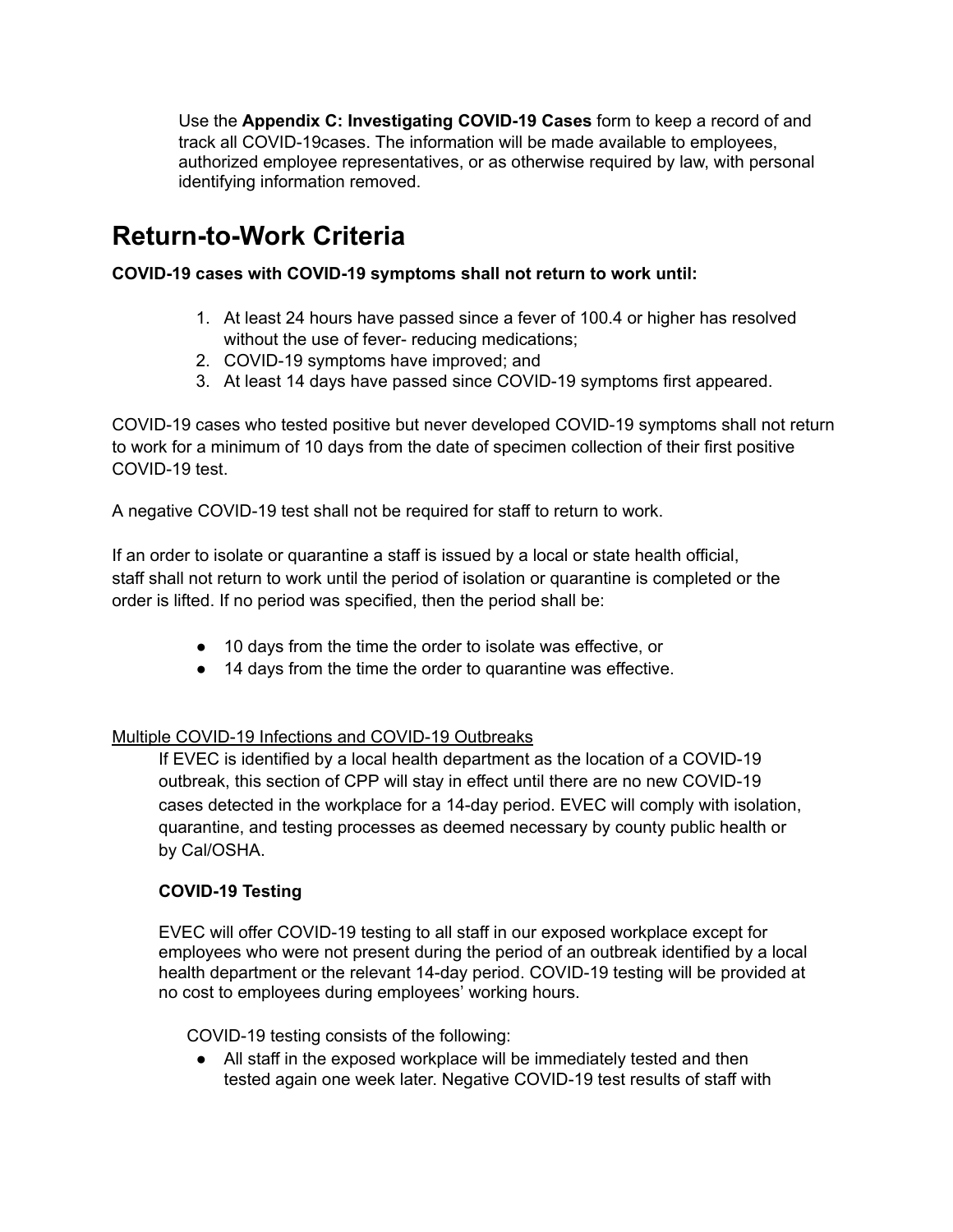COVID-19 exposure will not impact the duration of any quarantine period required by, or orders issued by, the local health department.

- After the first two COVID-19 tests, EVEC will continue to provide COVID-19 testing of staff who remain at the workplace at least once per week, or more frequently if recommended by the local health department, until there are no new COVID-19 cases detected in the workplace for a 14-day period.
- We will provide additional testing when deemed necessary by Cal/OSHA.

#### Exclusion of COVID-19 cases

- EVEC will ensure COVID-19 cases and staff who had COVID-19 exposure are excluded from the workplace in accordance with the CPP Exclusion of COVID-19 Cases and Return to Work Criteria requirements, and local health officer orders, if applicable.
- Investigation of workplace COVID-19 illnesses
- EVEC will immediately investigate and determine possible workplace-related factors that contributed to the COVID-19 outbreak in accordance with the CPP Investigating and Responding to COVID-19 Cases.

#### COVID-19 investigation, review and hazard correction

In addition to the CPP Identification and Evaluation of COVID-19 Hazards and Correction of COVID-19 Hazards, EVEC will immediately perform a review of potentially relevant COVID- 19 policies, procedures, and controls and implement changes as needed to prevent further spread of COVID-19.

The investigation and review will be documented and include:

● Investigation of new or unabated COVID-19 hazards including:

○ Leave policies and practices and whether employees are discouraged from remaining home when sick.

- COVID-19 testing policies.
- Insufficient outdoor air.
- Lack of physical distancing.
- Updating the review:
	- Every thirty days that the outbreak continues.

○ In response to new information or to new or previously unrecognized COVID-19 hazards.

○ When otherwise necessary.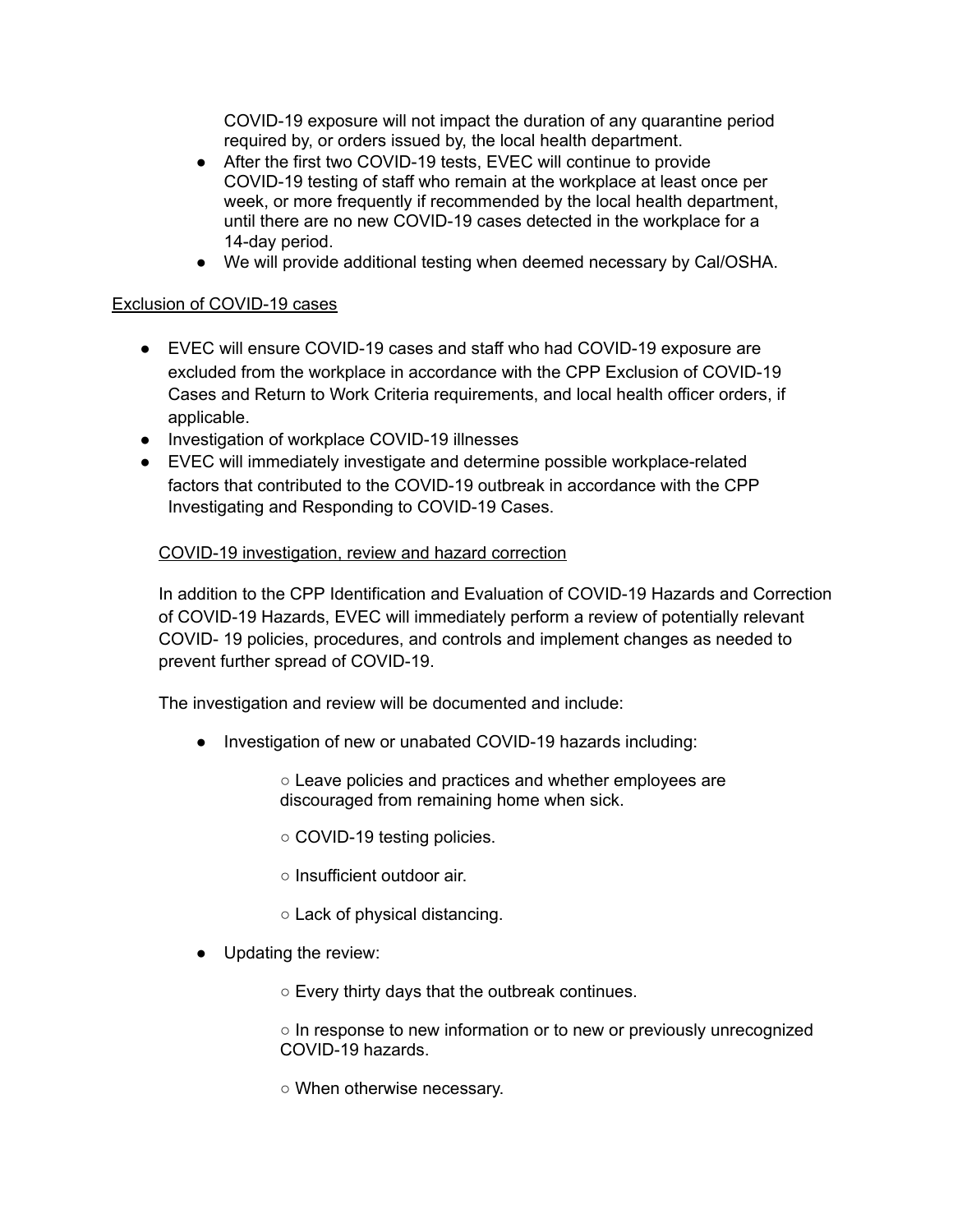- Implementing changes to reduce the transmission of COVID-19 based on the investigation and review. The following will be considered:
	- Moving indoor tasks outdoors or having them performed remotely.
	- Increasing outdoor air supply when work is done indoors.
	- Increasing physical distancing as much as possible.
	- Respiratory protection.

#### Notifications to the local health department

- Immediately, but no longer than 48 hours after learning of three or more COVID-19 cases in the workplace, EVEC will contact the local health department for guidance on preventing the further spread of COVID-19 within the workplace.
- EVEC will provide to the local health department the total number of COVID-19 cases and for each COVID-19 case, the name, contact information, occupation, workplace location, business address, the hospitalization and/or fatality status, and any other information requested by the local health department. EVEC will continue to give notice to the local health department of any subsequent COVID-19 cases at the workplace.

## **COVID-19 Prevention in Staff-Provided Transportation to and from Work**

### **Assignment of transportation**

We will prioritize shared transportation assignments in the following order:

- Staff residing in the same housing unit will be transported in the same vehicle.
- Staff working in the same classroom will be transported in the same vehicle.
- Staff who do not share the same household or classroom will be transported in the same vehicle only when no other transportation alternatives are possible.

### **Physical distancing and face coverings**

We will ensure that the:

- Physical distancing and face covering requirements of our CPP **Physical Distancing** and **Face Coverings Are** followed for employees waiting for transportation.
- Vehicle operators and any passengers are separated by at least three feet in all directions during the operation of the vehicle, regardless of the vehicle's normal capacity. Vehicle operators and any passengers are provided and wear a face covering in the vehicle as required by our CPP **Face Coverings**.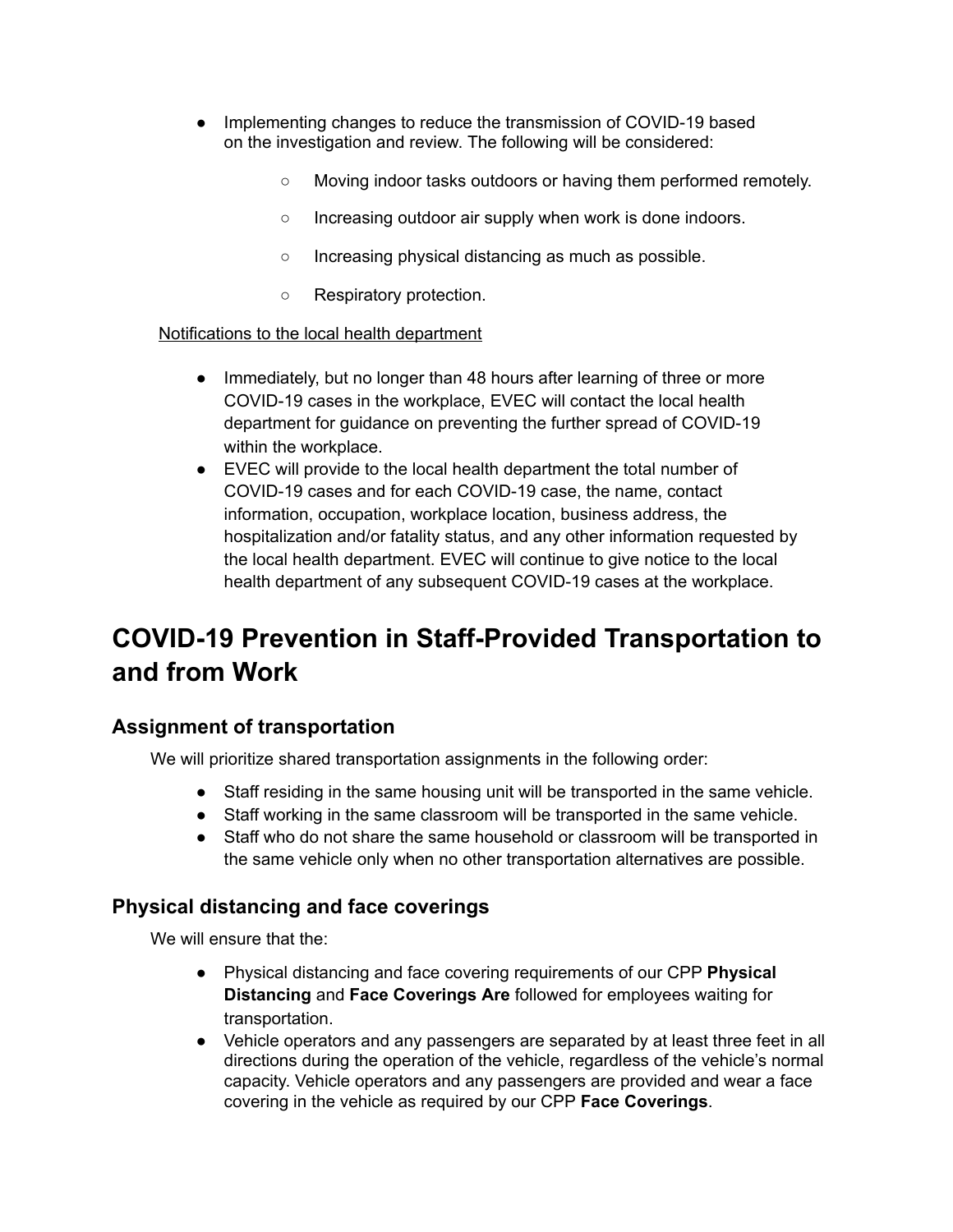### **Screening**

We will develop, implement, and maintain effective procedures for screening and excluding drivers and riders with COVID-19 symptoms prior to boarding shared transportation.

## **Cleaning and disinfecting**

We will ensure that:

- All high-contact surfaces (door handles, seat belt buckles, armrests, etc.) used by passengers are cleaned and disinfected before each trip.
- All high-contact surfaces used by drivers, such as the steering wheel, armrests, seat belt buckles, door handles and shifter, are cleaned and disinfected between different drivers.
- We provide sanitizing materials, training on how to use them properly, and ensure they are kept in adequate supply.

### **Ventilation**

We will ensure that vehicle windows are kept open, and the ventilation system set to maximize outdoor air and not set to recirculate air. Windows do not have to be kept open if one or more of the following conditions exist:

- The vehicle has functioning air conditioning in use and the outside temperature is greater than 90 degreesFahrenheit.
- The vehicle has functioning heating in use and the outside temperature is less than 60 degrees Fahrenheit.
- Protection is needed from weather conditions, such as rain or snow.
- The vehicle has a cabin air filter in use and the U.S. EPA Air Quality Index for any pollutant is greater than 100.

#### **Hand hygiene**

We will provide hand sanitizer in each vehicle and ensure that all drivers and riders sanitize their hands before entering and exiting the vehicle. Hand sanitizers with methyl alcohol are prohibited.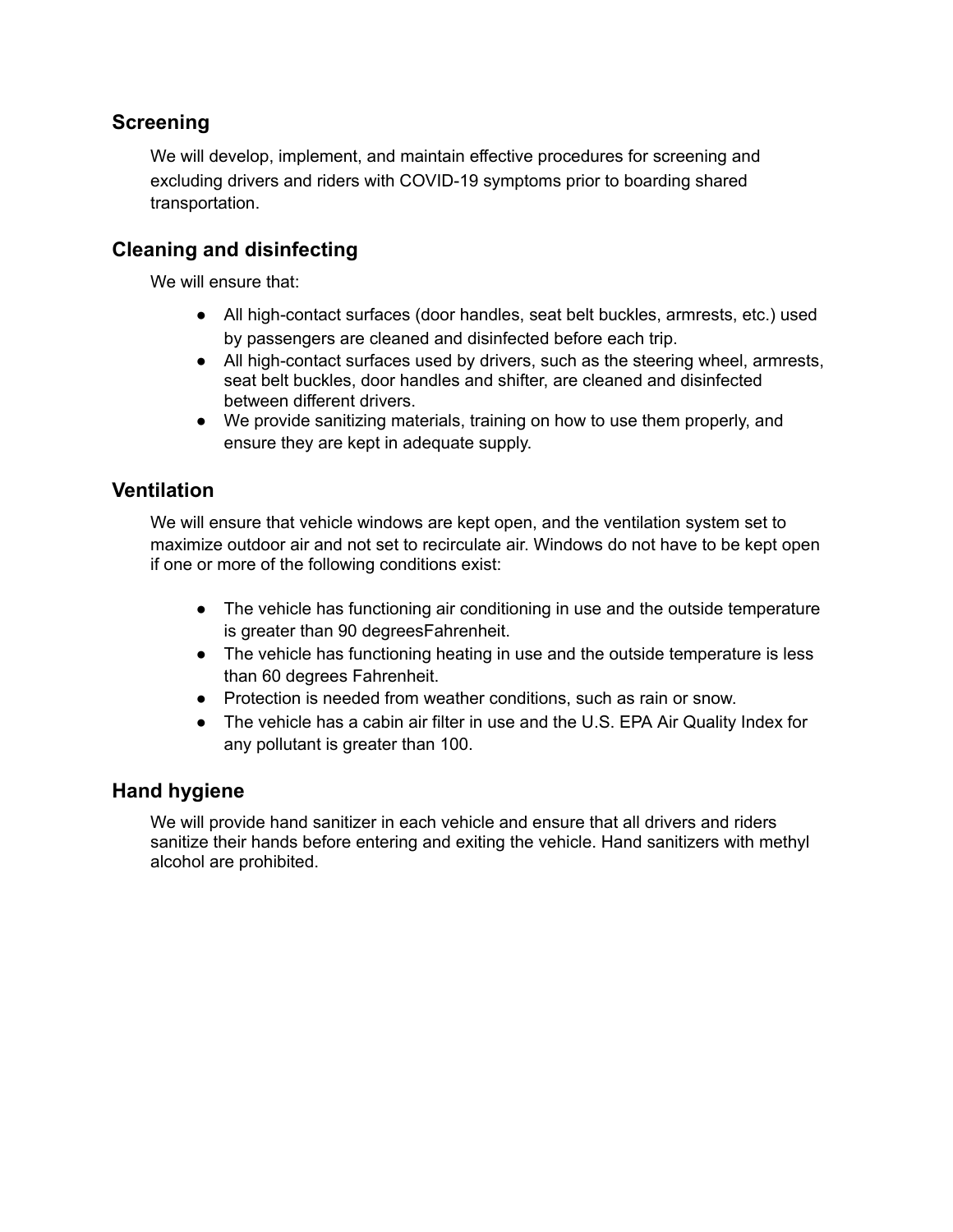**[Type Title of owner or top management representative formally approving the program and have them sign and date]**

## **Appendix A: Identification of COVID-19 Hazards**

All persons, regardless of symptoms or negative COVID-19 test results, will be considered potentially infectious. Particular attention will be paid to areas where people may congregate or come in contact with one another, regardless of whether employees are performing an assigned work task or not. For example: meetings, entrances, bathrooms, hallways, aisles, walkways, elevators, break or eating areas, cool-down areas, and waiting areas.

Evaluation of potential workplace exposure will be to all persons at the workplace or who may enter the workplace, including coworkers, employees of other entities, members of the public, customers or clients, and independent contractors. We will consider how employees and other persons enter, leave, and travel through the workplace, in addition to addressing fixed work locations.

#### **Person conducting the evaluation**: **[enter name(s)]**

#### **Date**: **[enter date]**

| Interaction, area,<br>activity, work task,<br>process, equipment<br>and material that<br>potentially exposes<br>employees to<br><b>COVID-19 hazards</b> | <b>Places and</b><br>times | <b>Potential for</b><br><b>COVID-19</b><br>exposures and<br>employees<br>affected, including<br>members of the<br>public and<br>employees of other<br>employers | <b>Existing and/or</b><br>additional<br>COVID-19<br>prevention<br>controls,<br>including<br>barriers,<br>partitions and<br>ventilation |
|---------------------------------------------------------------------------------------------------------------------------------------------------------|----------------------------|-----------------------------------------------------------------------------------------------------------------------------------------------------------------|----------------------------------------------------------------------------------------------------------------------------------------|
|                                                                                                                                                         |                            |                                                                                                                                                                 |                                                                                                                                        |
|                                                                                                                                                         |                            |                                                                                                                                                                 |                                                                                                                                        |

**Name(s) of employee and authorized employee representative that participated**: **[enter name(s)]**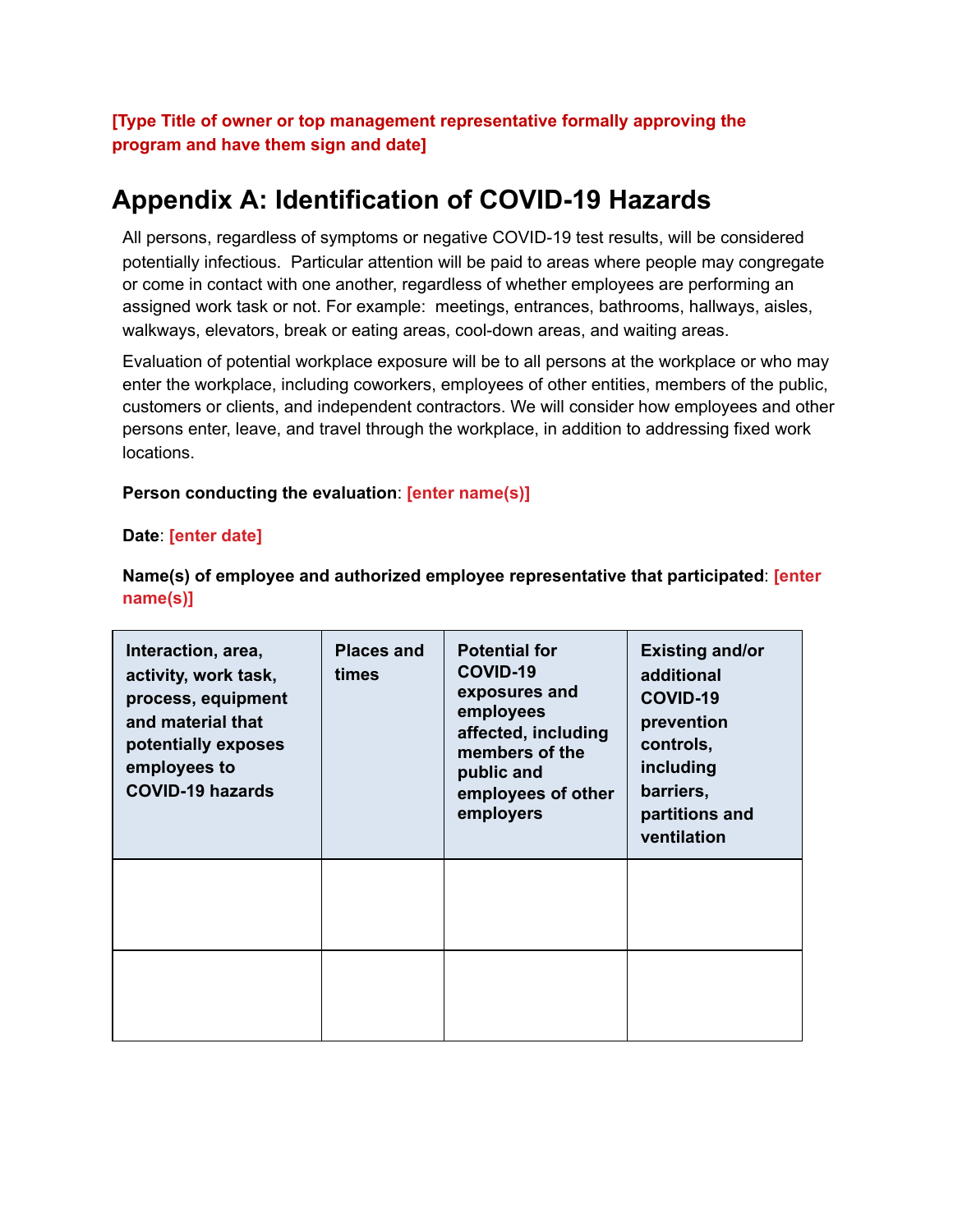## **Appendix B: COVID-19 Inspections**

**[This form is only intended to get you started. Review the information available at**[www.dir.ca.gov/dosh/coronavirus/](http://www.dir.ca.gov/dosh/coronavirus/) **[f](http://www.dir.ca.gov/dosh/coronavirus/)or additional guidance on what to regularly inspect for, including issues that may be more pertinent to your particular type of workplace. You will need to modify the form accordingly.]**

**Date: [enter date]**

**Name of person conducting the inspection**: **[enter names]**

**Work location evaluated**: **[enter information]**

| <b>Exposure Controls</b>                | <b>Status</b> | <b>Person</b><br><b>Assigned to</b><br><b>Correct</b> | <b>Date</b><br><b>Corrected</b> |
|-----------------------------------------|---------------|-------------------------------------------------------|---------------------------------|
| <b>Engineering</b>                      |               |                                                       |                                 |
| Barriers/partitions                     |               |                                                       |                                 |
| Ventilation (amount of fresh air<br>and |               |                                                       |                                 |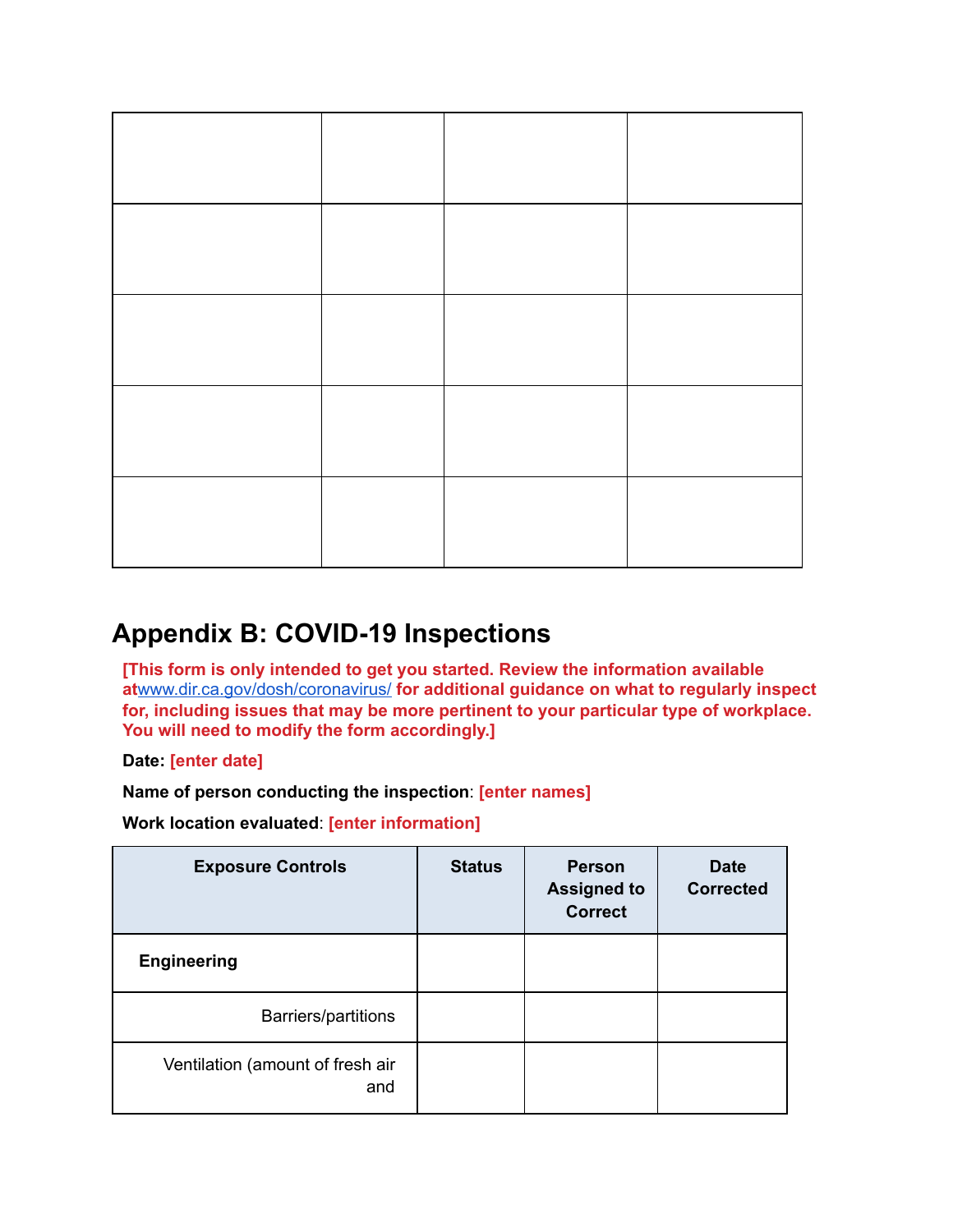| filtration maximized)                                                                                 |  |  |
|-------------------------------------------------------------------------------------------------------|--|--|
| Additional room air filtration                                                                        |  |  |
| [add any additional controls<br>your workplace is using]                                              |  |  |
| [add any additional controls<br>your workplace is using]                                              |  |  |
| <b>Administrative</b>                                                                                 |  |  |
| Physical distancing                                                                                   |  |  |
| Surface cleaning and disinfection<br>(frequently enough and adequate<br>supplies)                     |  |  |
| Hand washing facilities (adequate<br>numbers and supplies)                                            |  |  |
| Disinfecting and hand<br>sanitizing solutions being used<br>according to manufacturer<br>instructions |  |  |
| [add any additional controls<br>your workplace is using]                                              |  |  |
| [add any additional controls<br>your workplace is using]                                              |  |  |
| PPE (not shared, available and<br>being worn)                                                         |  |  |
| Face coverings (cleaned<br>sufficiently often)                                                        |  |  |
| Gloves                                                                                                |  |  |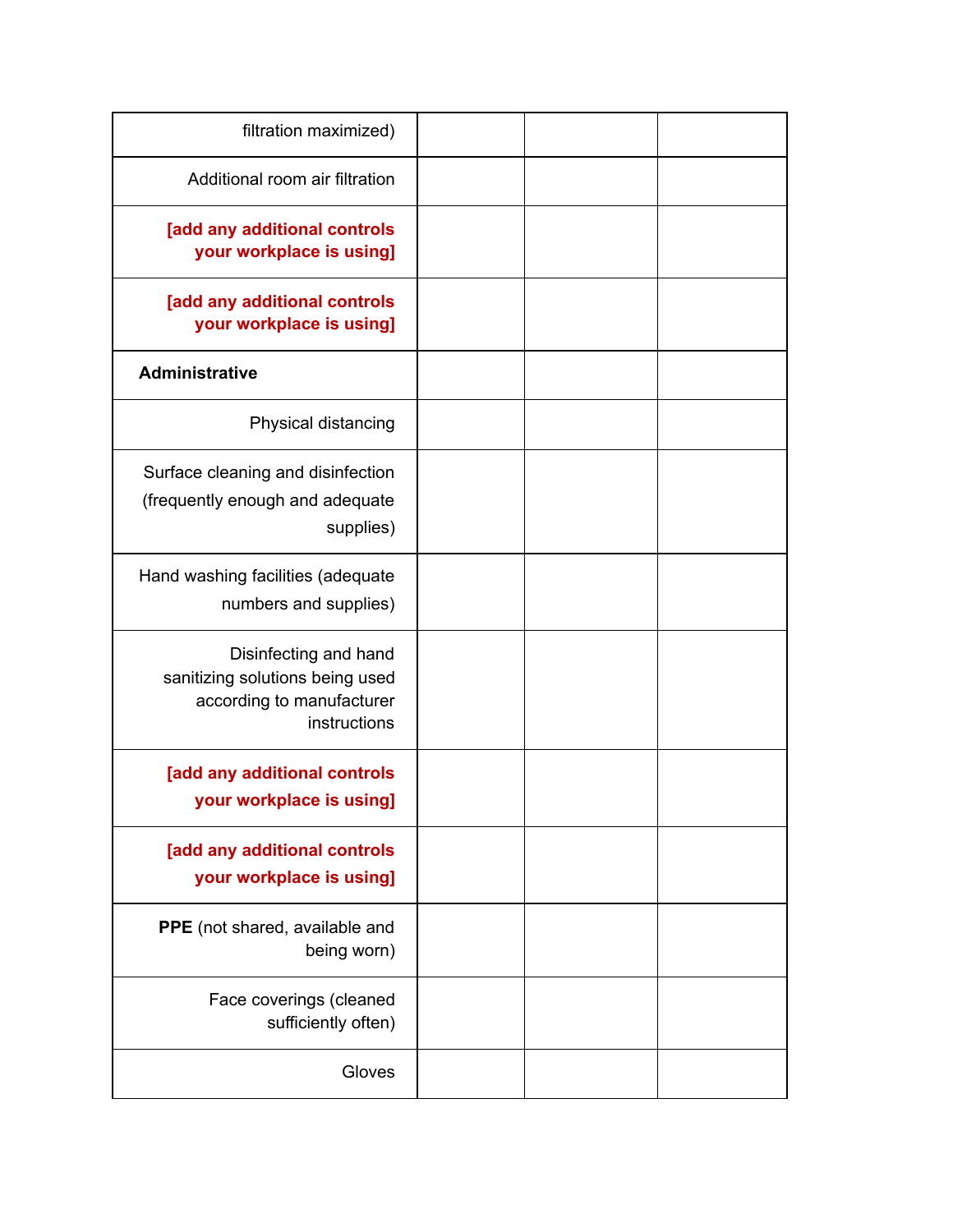| Face shields/goggles                                     |  |  |
|----------------------------------------------------------|--|--|
| Respiratory protection                                   |  |  |
| [add any additional controls<br>your workplace is using] |  |  |

## **Appendix C: Investigating COVID-19 Cases**

All personal identifying information of COVID-19 cases or symptoms will be kept confidential. All COVID-19 testing or related medical services provided by us will be provided in a manner that ensures the confidentiality of employees, with the exception of unredacted information on COVID-19 cases that will be provided immediately upon request to the local health department, CDPH, Cal/OSHA, the National Institute for Occupational Safety and Health (NIOSH), or as otherwise required by law.

All employees' medical records will also be kept confidential and not disclosed or reported without the employee's express written consent to any person within or outside the workplace, with the following exceptions: (1) Unredacted medical records provided to the local health department, CDPH, Cal/OSHA, NIOSH, or as otherwise required by law immediately upon request; and (2) Records that do not contain individually identifiable medical information or from which individually identifiable medical information has been removed.

#### **Date: [enter date]**

#### **Name of person conducting the investigation**: **[enter name(s)]**

| <b>Employee (or</b><br>non-employee*)<br>name:                                                    | <b>Occupation (if</b><br>non-employee, why<br>they were in the<br>workplace): |  |
|---------------------------------------------------------------------------------------------------|-------------------------------------------------------------------------------|--|
| <b>Location where</b><br>employee worked (or<br>non-employee was<br>present in the<br>workplace): | Date investigation was<br>initiated:                                          |  |
| Was COVID-19 test<br>offered?                                                                     | Name(s) of staff<br>involved in the<br>investigation:                         |  |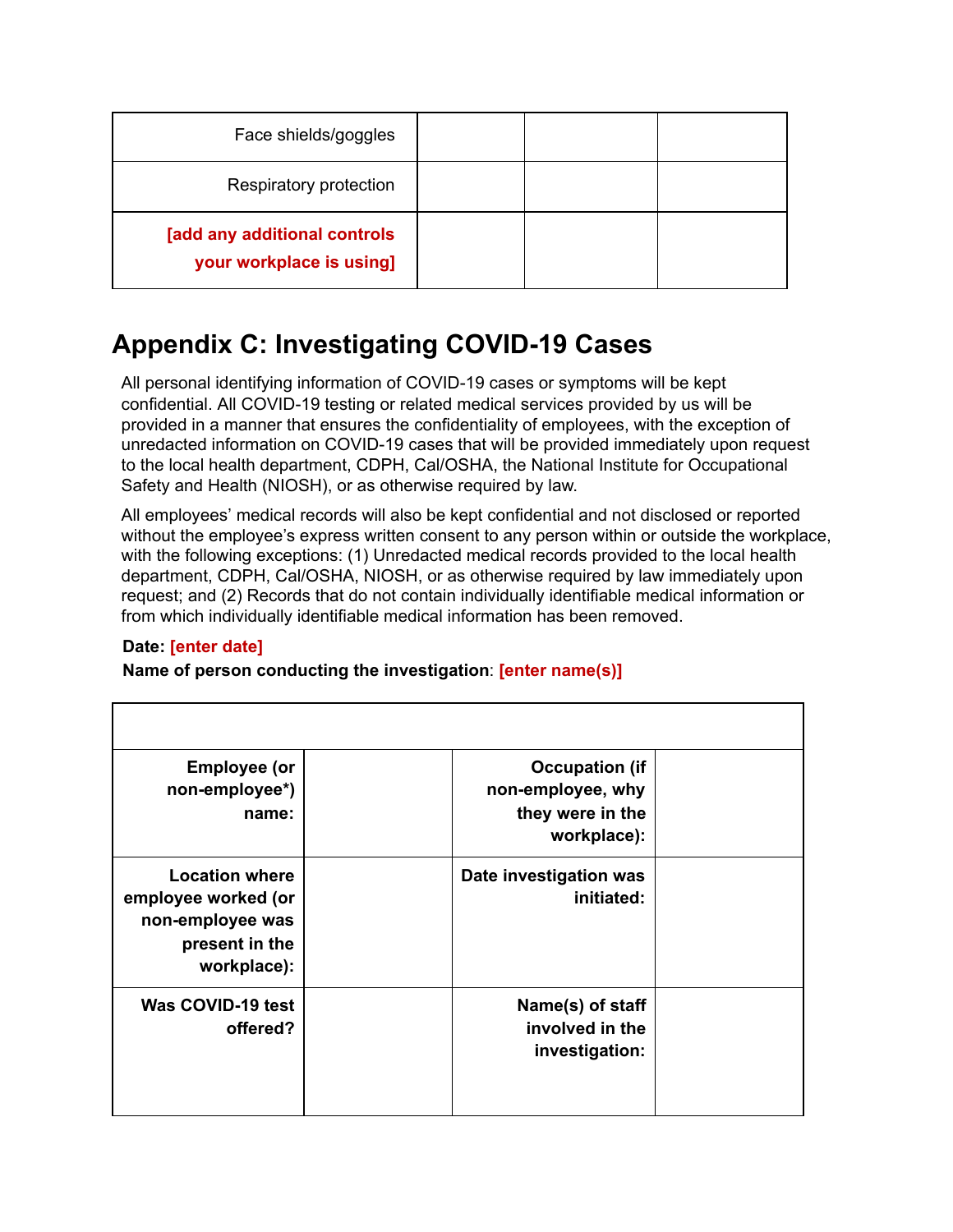| Date and time the<br><b>COVID-19 case was</b><br>last present in the<br>workplace:                                                                                                                                                                                                   | Date of the positive or<br>negative test and/or<br>diagnosis:                                                  |  |
|--------------------------------------------------------------------------------------------------------------------------------------------------------------------------------------------------------------------------------------------------------------------------------------|----------------------------------------------------------------------------------------------------------------|--|
| Date the case first<br>had one or more<br><b>COVID-19symptoms:</b>                                                                                                                                                                                                                   | Information received<br>regarding COVID-19<br>test results and onset<br>of symptoms (attach<br>documentation): |  |
| <b>Results of the</b><br>evaluation of the<br>COVID-19 case and<br>all locations at the<br>workplace that may<br>have been visited<br>by the COVID-19<br>case during the<br>high-risk exposure<br>period, and who<br>may have been<br>exposed (attach<br>additional<br>information): |                                                                                                                |  |

**Notice given (within one business day, in a way that does not reveal any personal identifying information of the COVID-19 case) of the potential COVID-19 exposure to:**

| All employees who may<br>have had COVID-19<br>exposure and their<br>authorized representatives. | Date:                                        |  |
|-------------------------------------------------------------------------------------------------|----------------------------------------------|--|
|                                                                                                 | Names of<br>employees that<br>were notified: |  |
| <b>Independent contractors</b><br>and other employers<br>present at the workplace               | Date:                                        |  |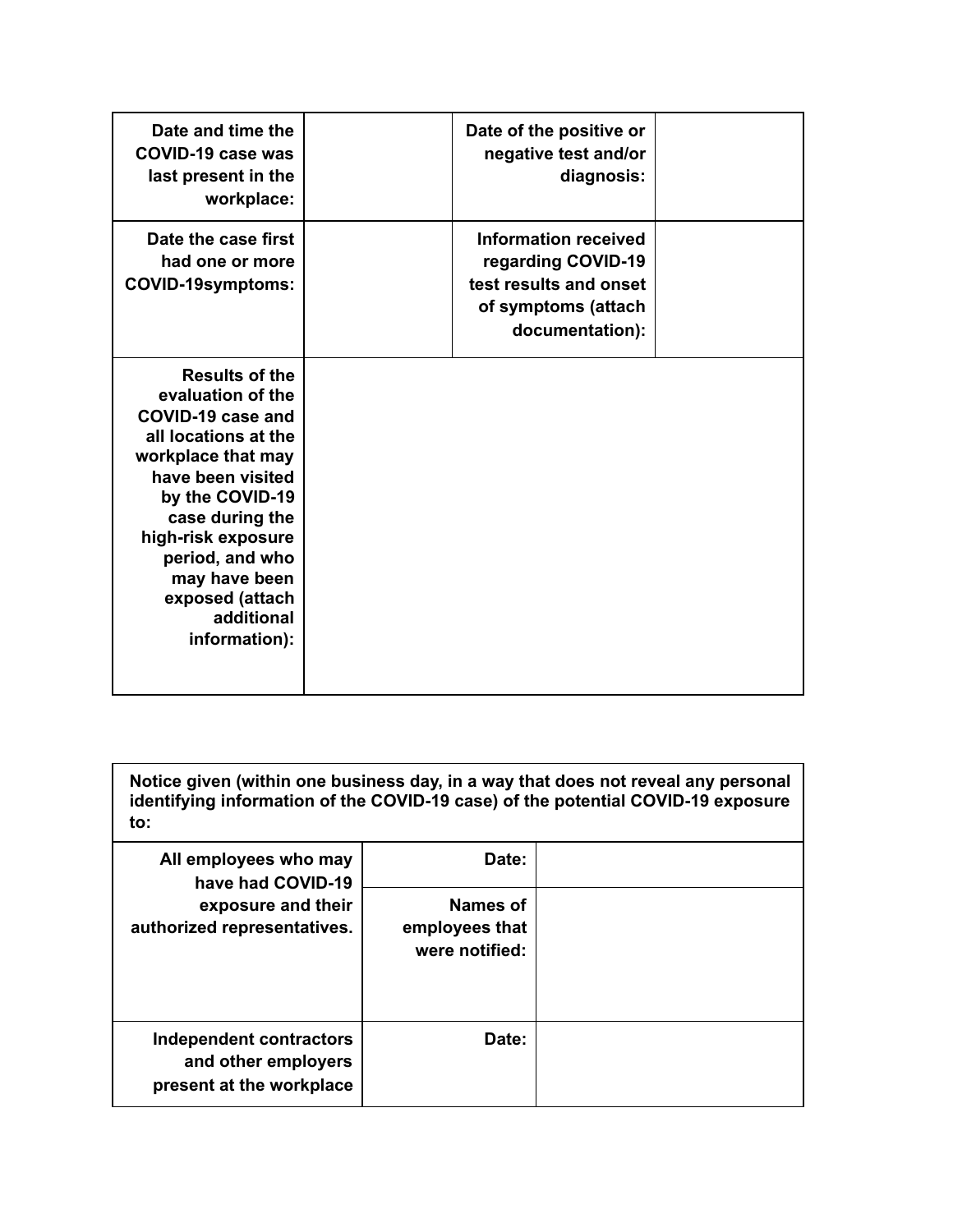| during the high-risk<br>exposure period.                                                                         | <b>Names of</b><br>individuals that<br>were notified: |                                                                    |  |
|------------------------------------------------------------------------------------------------------------------|-------------------------------------------------------|--------------------------------------------------------------------|--|
| What were the workplace<br>conditions that could have<br>contributed to the risk of<br><b>COVID-19 exposure?</b> |                                                       | What could be<br>done to reduce<br>exposure to<br><b>COVID-19?</b> |  |
| Was the local health<br>department notified?                                                                     |                                                       | Date:                                                              |  |

\*Should an employer be made aware of a non-employee infection source COVID-19 status.

## **Appendix D: COVID**-**19 Training Roster**

**Date: [enter date]**

**Person that conducted the training**: **[enter name(s)]**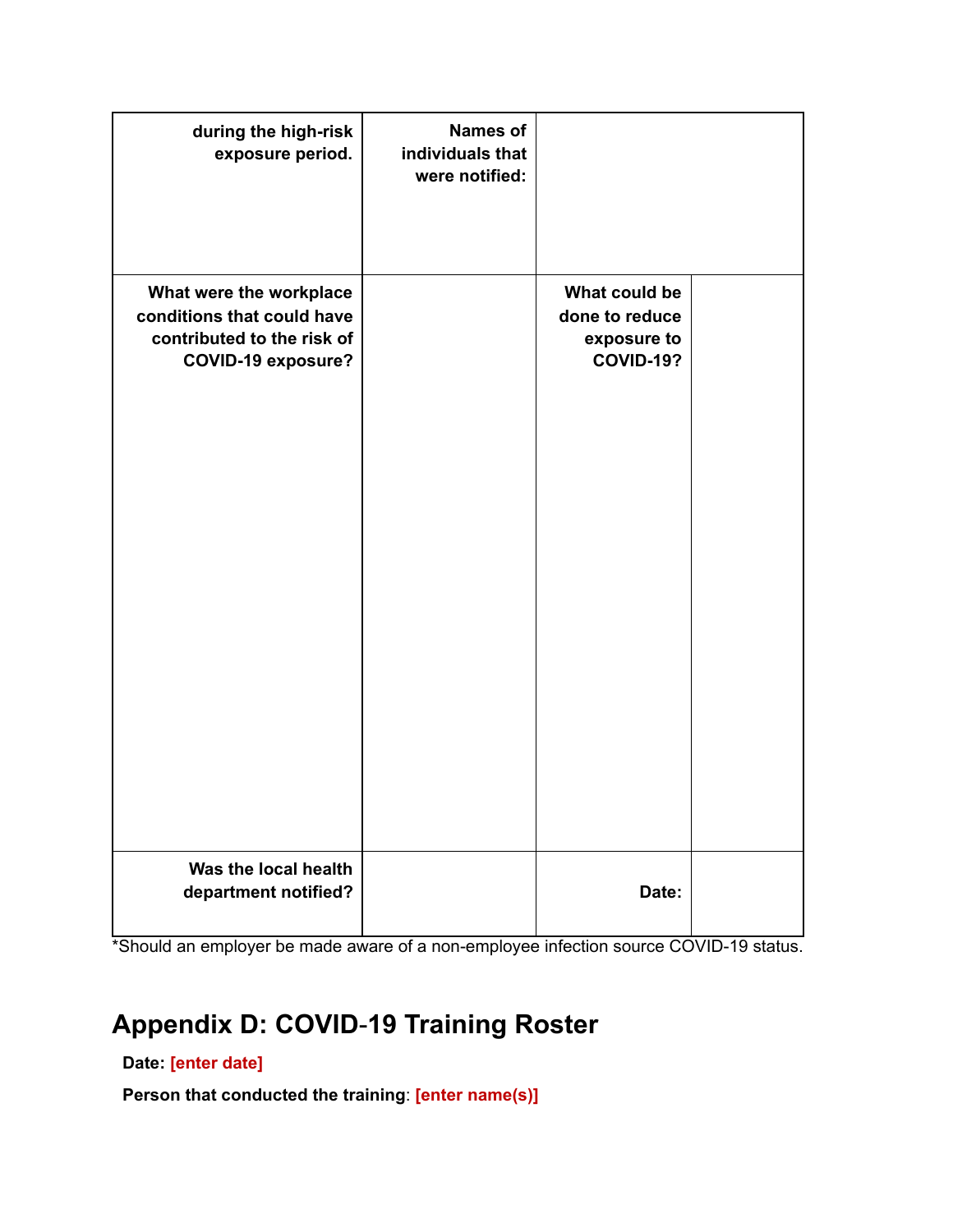| <b>Employee Name</b> | <b>Signature</b> |
|----------------------|------------------|
|                      |                  |
|                      |                  |
|                      |                  |
|                      |                  |
|                      |                  |
|                      |                  |
|                      |                  |
|                      |                  |
|                      |                  |
|                      |                  |
|                      |                  |
|                      |                  |
|                      |                  |
|                      |                  |
|                      |                  |
|                      |                  |
|                      |                  |
|                      |                  |
|                      |                  |
|                      |                  |
|                      |                  |
|                      |                  |
|                      |                  |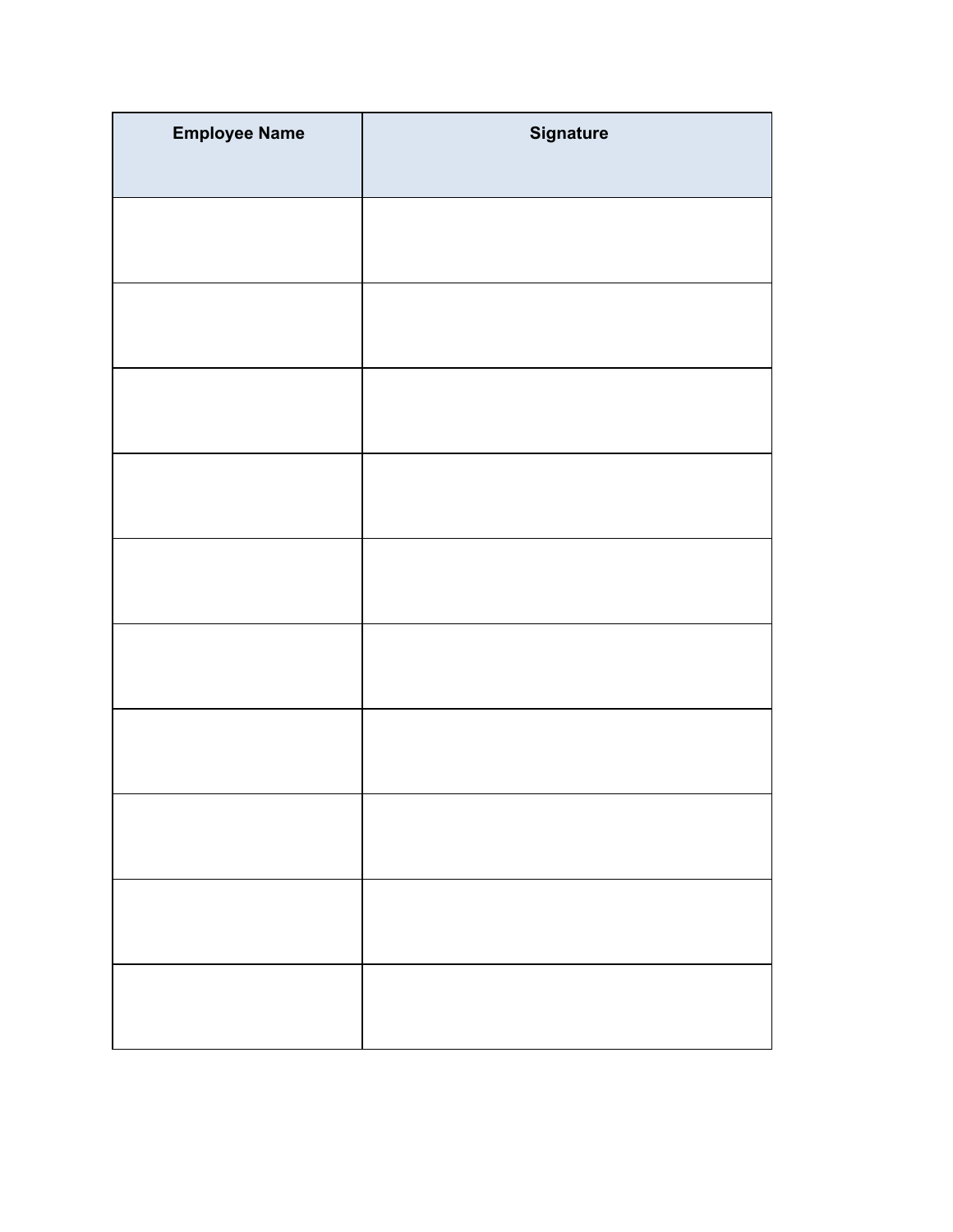## **Additional Consideration #1**

## **Multiple COVID-19 Infections and COVID-19 Outbreaks**

**[This section will need to be added to your CPP if your workplace is identified by a local health department as the location of a COVID-19 outbreak, or there are three or more COVID-19 cases in your workplace within a 14-day period. Reference section [3205.1](https://www.dir.ca.gov/title8/3205_1.html) for details.]**

This section of CPP will stay in effect until there are no new COVID-19 cases detected in our workplace for a 14-day period.

#### **COVID-19 testing**

- We will provide COVID-19 testing to all employees in our exposed workplace except for employees who weren't present during the period of an outbreak identified by a local health department or the relevant 14-day period. COVID-19 testing will be provided at no cost to employees during employees' working hours.
- COVID-19 testing consists of the following:

○ All employees in our exposed workplace will be immediately tested and then tested again one week later. Negative COVID-19 test results of employees with COVID-19 exposure will not impact the duration of any quarantine period required by, or orders issued by, the local health department.

○After the first two COVID-19 tests, we will continue to provide COVID-19 testing of employees who remain at the workplace at least once per week, or more frequently if recommended by the local health department, until there are no new COVID-19 cases detected in our workplace for a 14-day period.

○ We will provide additional testing when deemed necessary by Cal/OSHA.

#### **Exclusion of COVID-19 cases**

We will ensure COVID-19 cases and employees who had COVID-19 exposure are excluded from the workplace in accordance with our CPP **Exclusion of COVID-19 Cases** and **Return to Work Criteria** requirements, and local health officer orders if applicable.

#### **Investigation of workplace COVID-19 illness**

We will immediately investigate and determine possible workplace-related factors that contributed to the COVID-19 outbreak in accordance with our CPP **Investigating and Responding to COVID-19 Cases**.

#### **COVID-19 investigation, review and hazard correction**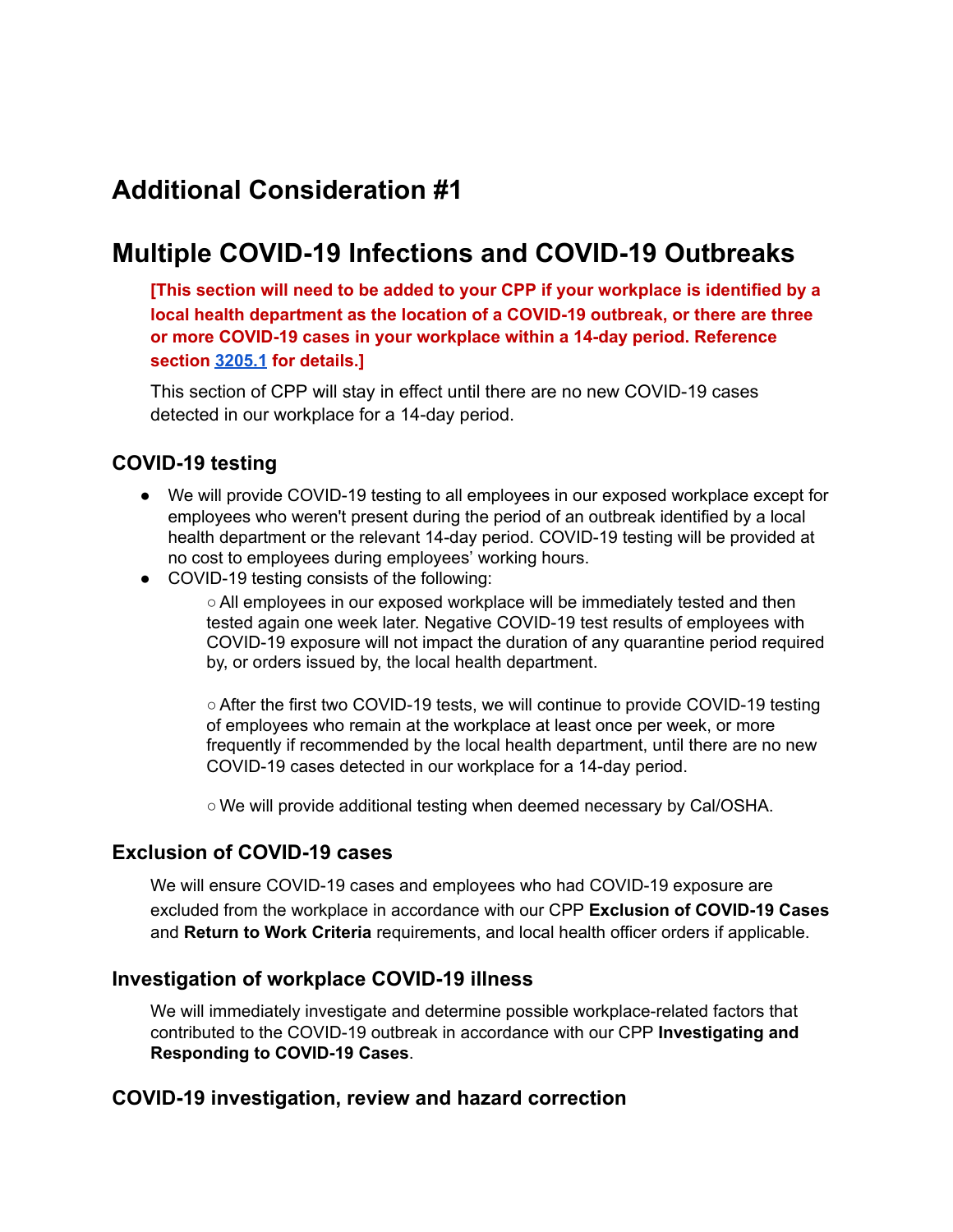In addition to our CPP **Identification and Evaluation of COVID-19 Hazards** and **Correction of COVID-19 Hazards**, we will immediately perform a review of potentially relevant COVID-19 policies, procedures, and controls and implement changes as needed to prevent further spread of COVID-19.

The investigation and review will be documented and include:

- Investigation of new or unabated COVID-19 hazards including:
	- Our leave policies and practices and whether employees are discouraged from remaining home when sick.
	- Our COVID-19 testing policies.
	- Insufficient outdoor air.
	- Insufficient air filtration.
	- Lack of physical distancing.
- Updating the review:
	- Every thirty days that the outbreak continues.
	- In response to new information or to new or previously unrecognized COVID-19 hazards.
	- When otherwise necessary.
- Implementing changes to reduce the transmission of COVID-19 based on the investigation and review. We will consider:
	- Moving indoor tasks outdoors or having them performed remotely.
	- Increasing outdoor air supply when work is done indoors.
	- Improving air filtration.
	- Increasing physical distancing as much as possible.
	- Respiratory protection.
	- [describe other applicable controls].

#### **Notifications to the local health department**

- Immediately, but no longer than 48 hours after learning of three or more COVID-19 cases in our workplace, we will contact the local health department for guidance on preventing the further spread of COVID-19 within the workplace.
- We will provide to the local health department the total number of COVID-19 cases and for each COVID-19 case, the name, contact information, occupation, workplace location, business address, the hospitalization and/or fatality status, and North American Industry Classification System code of the workplace of the COVID-19 case, and any other information requested by the local health department. We will continue to give notice to the local health department of any subsequent COVID-19 cases at our workplace.

## **Additional Consideration #2**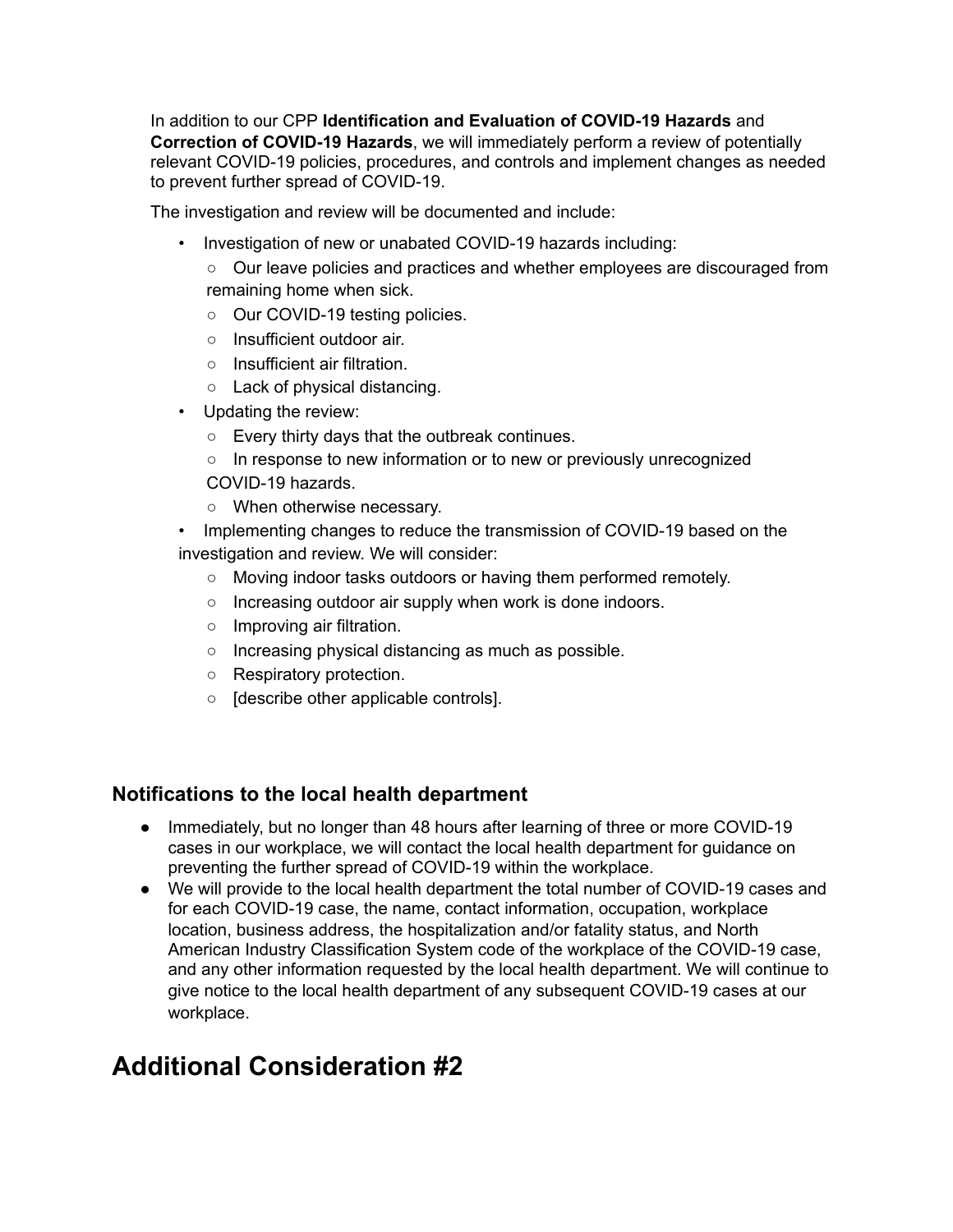## **Major COVID-19 Outbreaks**

**[This section will need to be added to your CPP should your workplace experience 20 or more COVID-19 cases within a 30-day period. Reference section [3205.2](https://www.dir.ca.gov/title8/3205_2.html) for details.]**

This section of CPP will stay in effect until there are no new COVID-19 cases detected in our workplace for a 14-day period.

## **COVID-19 testing**

We will provide twice a week COVID-19 testing, or more frequently if recommended by the local health department, to all employees present at our exposed workplace during the relevant 30-day period(s) and who remain at the workplace. COVID-19 testing will be provided at no cost to employees during employees' working hours.

## **Exclusion of COVID-19 cases**

We will ensure COVID-19 cases and employees with COVID-19 exposure are excluded from the workplace in accordance with our CPP **Exclusion of COVID-19 Cases** and **Return to Work Criteria,** and any relevant local health department orders.

## **Investigation of workplace COVID-19 illnesses**

We will comply with the requirements of our CPP I**nvestigating and Responding to COVID-19 Cases**.

## **COVID-19 hazard correction**

In addition to the requirements of our CPP **Correction of COVID-19 Hazards**, we will take the following actions:

- In buildings or structures with mechanical ventilation, we will filter recirculated air with Minimum EfficiencyReporting Value (MERV) 13 or higher efficiency filters if compatible with the ventilation system. If MERV-13 or higher filters are not compatible with the ventilation system, we will use filters with the highest compatible filtering efficiency. We will also evaluate whether portable or mounted High Efficiency Particulate Air (HEPA) filtration units, or other air cleaning systems would reduce the risk of transmission and implement their use to the degree feasible.
- We will determine the need for a respiratory protection program or changes to an existing respiratory protection program under CCR Title 8 section 5144 to address COVID-19 hazards.
- We will evaluate whether to halt some or all operations at our workplace until COVID-19 hazards have been corrected.
- Implement any other control measures deemed necessary by Cal/OSHA.

### **Notifications to the local health department**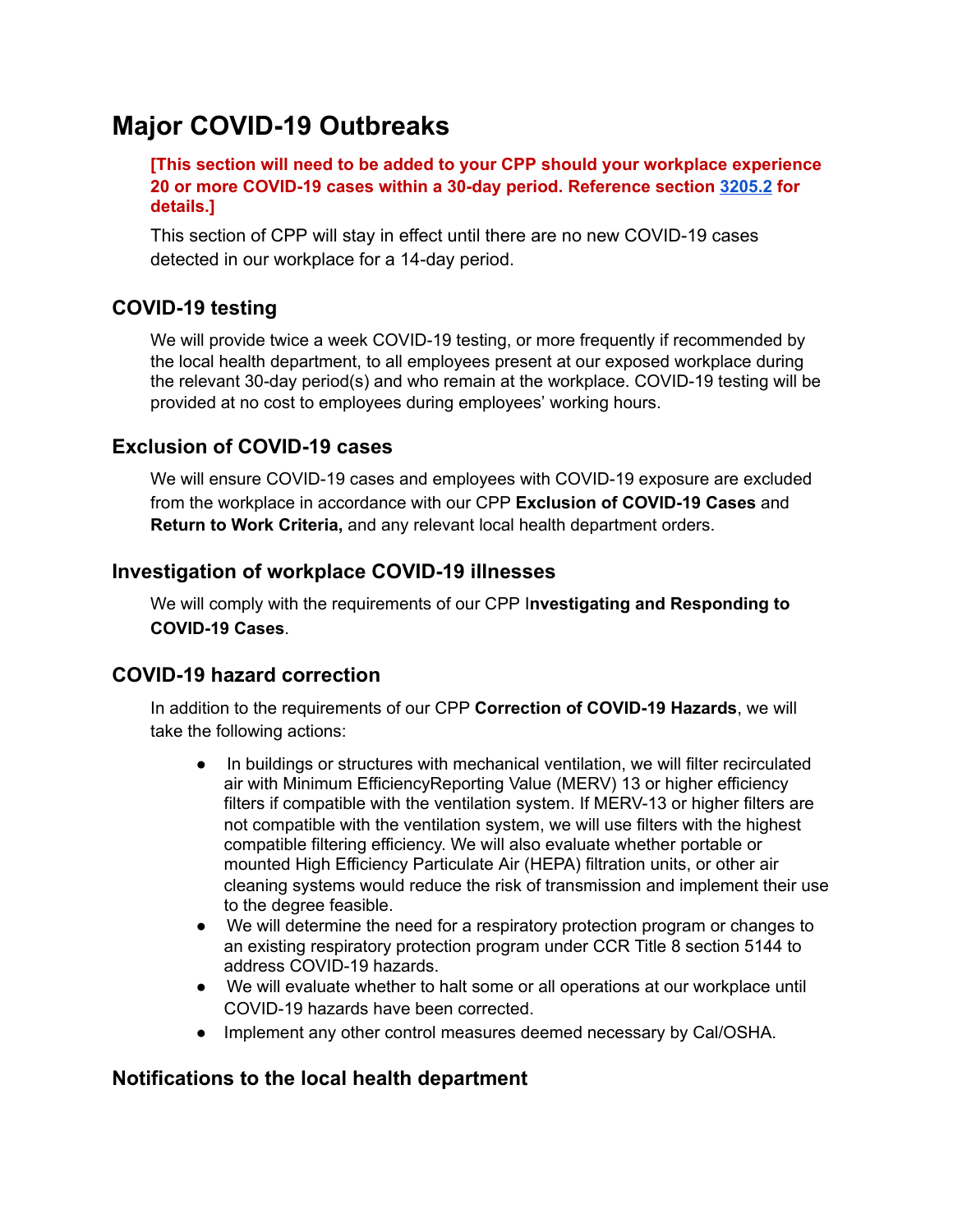We will comply with the requirements of our **Multiple COVID-19 Infections** and **COVID-19 Outbreaks-Notifications to the Local Health Department.**

## **Additional Consideration #3**

## **COVID-19 Prevention in Employer-Provided Housing**

**[This section will need to be added to your CPP if you have workers in employer-provided housing. Reference section [3205.3](https://www.dir.ca.gov/title8/3205_3.html) for details. Employer-provided housing is any place or area of land, any portion of any housing accommodation, or property upon which a housing accommodation is located, consisting of: living quarters, dwelling, boardinghouse, tent, bunkhouse, maintenance-of-way car, mobile home, manufactured home, recreational vehicle, travel trailer, or other housing accommodations. Employer- provided housing includes a "labor camp" as that term is used in title 8 of the California Code of Regulations or other regulations or codes. The employer-provided housing may be maintained in one or more buildings or one or more sites, including hotels and motels, and the premises upon which they are situated, or the area set aside and provided for parking of mobile homes or camping. Employer-provided housing is housing that is arranged for or provided by an employer, other person, or entity to workers, and in some cases to workers and persons in their households, in connection with the worker's employment, whether or not rent or fees are paid or collected.**

· **This section does not apply to housing provided for the purpose of emergency response, includingfirefighting, rescue, and evacuation, and support activities directly aiding response such as utilities, communications, and medical operations, if:**

- o **The employer is a government entity; or**
- o **The housing is provided temporarily by a private employer and is necessary to conduct the emergency response operations.**

· **The requirements below for Physical distancing and controls, Face coverings, Cleaning and disinfecting, Screening, and Isolation of COVID-19 cases and persons with COVID-19 exposure do not apply to occupants, such as family members, who maintained a household together prior to residing in employer-provided housing, but only when no other persons outside the household are present.]**

#### **Assignment of housing units**

We will ensure that shared housing unit assignments are prioritized in the following order:

- Residents who usually maintain a household together outside of work, such as family members, will be housed in the same housing unit without other persons.
- Residents who work in the same crew or work together at the same worksite will be housed in the same housing unit without other persons.
- Employees who do not usually maintain a common household, work crew, or worksite will be housed in the same housing unit only when no other housing alternatives are possible.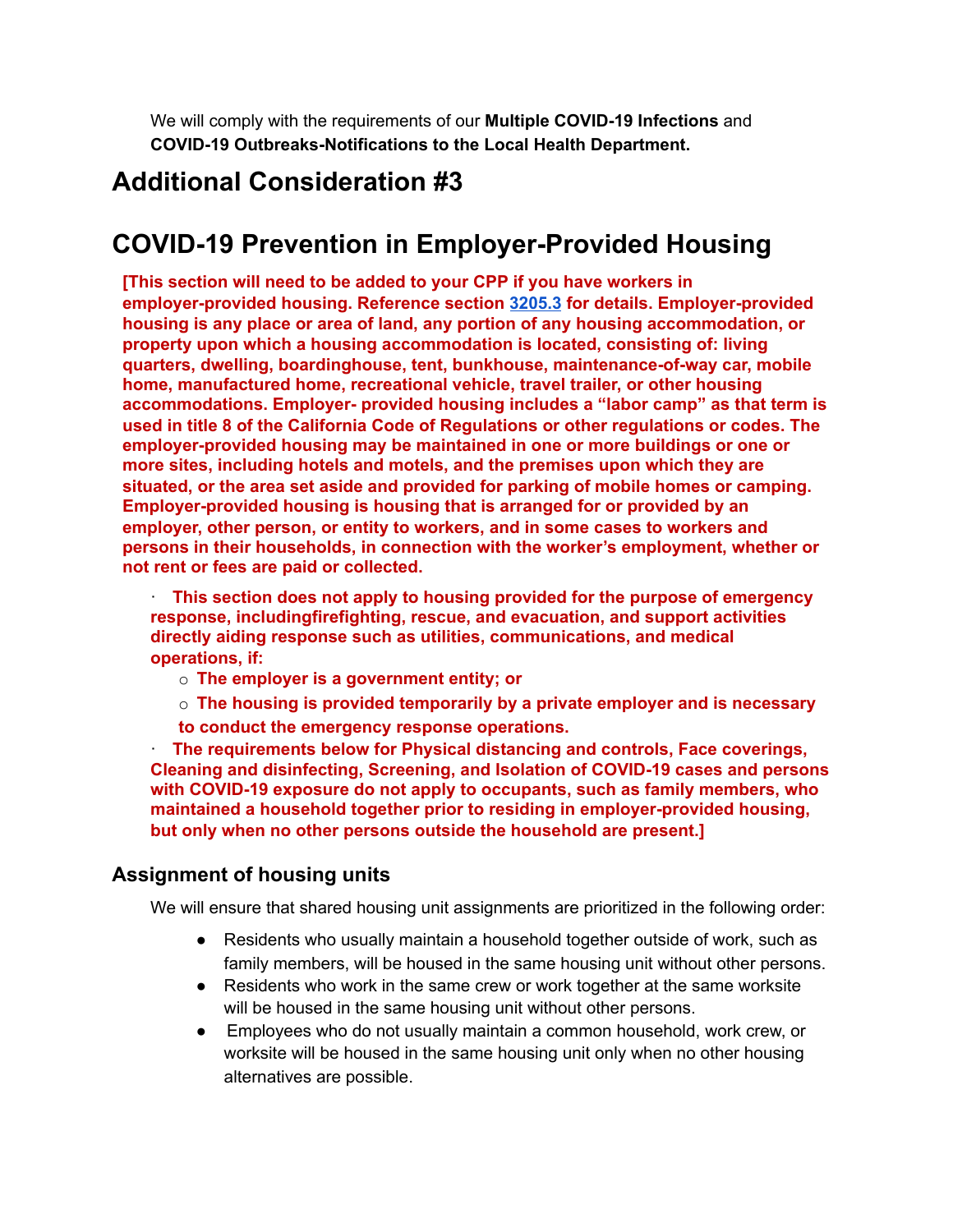### **Physical distancing and controls**

We will ensure:

- The premises are of sufficient size and layout to permit at least six feet of physical distancing between residents in housing units, common areas, and other areas of the premises.
- Beds are spaced at least six feet apart in all directions and positioned to maximize the distance between sleepers' heads. For beds positioned next to each other, i.e., side by side, the beds will be arranged so that the head of one bed is next to the foot of the next bed. For beds positioned across from each other, i.e., end to end, the beds will be arranged so that the foot of one bed is closest to the foot of the next bed. Bunk beds will not be used.
- Maximization of the quantity and supply of outdoor air and increase filtration efficiency to the highest level compatible with the existing ventilation system in housing units.

#### **Face coverings**

We will provide face coverings to all residents and provide information to residents on when they should be used in accordance with state or local health officer orders or guidance.

#### **Cleaning and disinfection**

We will ensure that:

- Housing units, kitchens, bathrooms, and common areas are effectively cleaned and disinfected at least once a day to prevent the spread of COVID-19.
- Cleaning and disinfecting shall be done in a manner that protects the privacy of residents.
- Unwashed dishes, drinking glasses, cups, eating utensils, and similar items are not shared.

### **Screening**

We will encourage residents to report COVID-19 symptoms to **[enter name of individual, position, or office].**

### **COVID-19 testing**

We will establish, implement, and maintain effective policies and procedures for COVID-19 testing of occupants who had a COVID-19 exposure, who have COVID-19 symptoms, or as recommended by the local health department.

### **Isolation of COVID-19 cases and persons with COVID-19 exposure**

We will: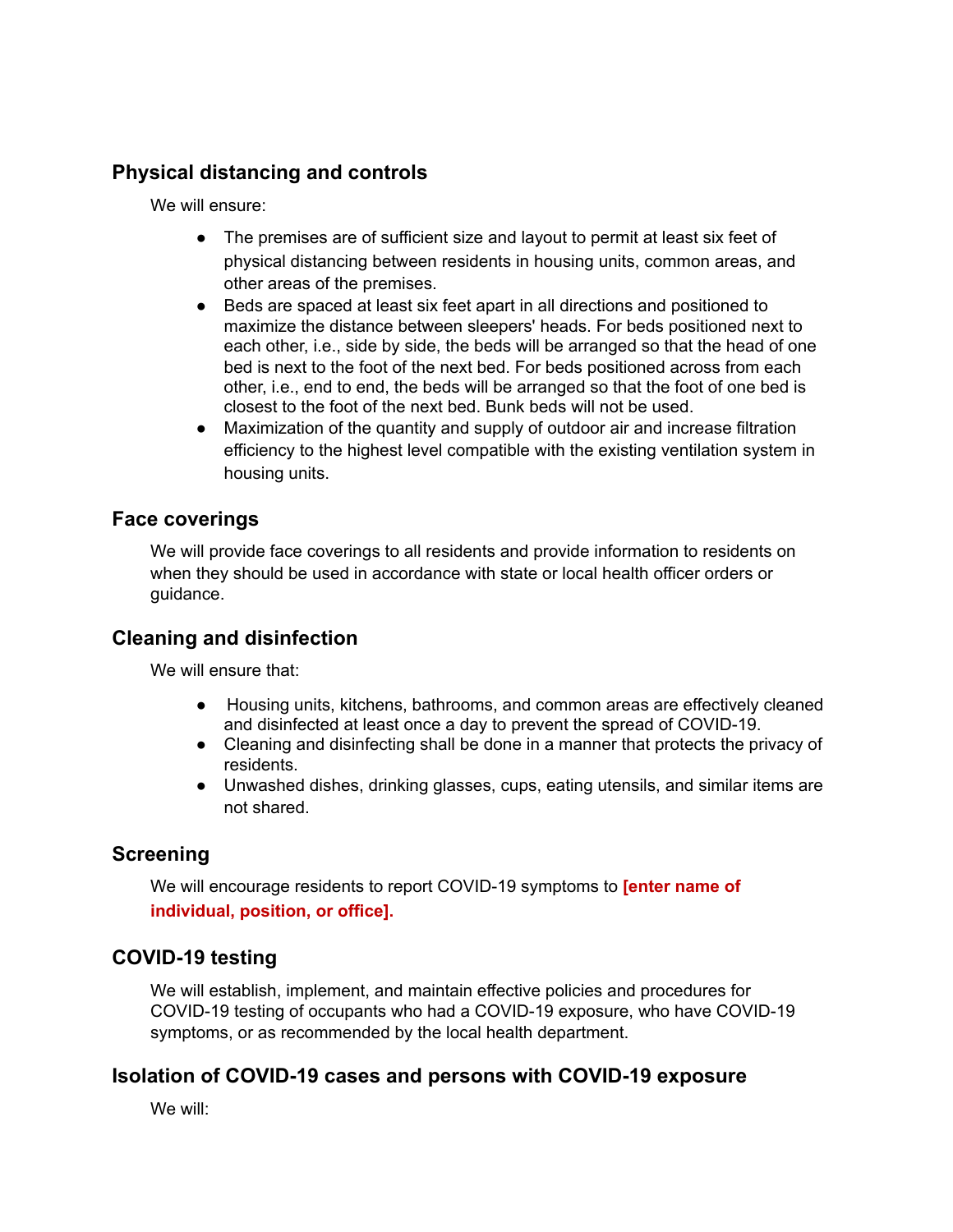- Effectively isolate COVID-19 exposed residents from all other occupants. Effective isolation will include providing COVID-19 exposed residents with a private bathroom, sleeping area, and cooking and eating facility.
- Effectively isolate COVID-19 cases from all occupants who are not COVID-19 cases. Effective isolation will include housing COVID-19 cases only with other COVID-19 cases, and providing COVID-19 case occupants with a sleeping area, bathroom, and cooking and eating facility that is not shared by non-COVID-19-case occupants.
- Keep confidential any personal identifying information regarding COVID-19 cases and persons with COVID-19 symptoms, in accordance with our CPP **Investigating and Responding to COVID-19 Cases**.
- End isolation in accordance with our CPP **Exclusion of COVID-19 Cases** and **Return to Work Criteria**, andany applicable local or state health officer orders.

## **Additional Consideration #4**

## **COVID-19 Prevention in Staff-Provided Transportation to and from Work**

## **Assignment of transportation**

We will prioritize shared transportation assignments in the following order:

- Staff residing in the same housing unit will be transported in the same vehicle.
- Staff working in the same classroom will be transported in the same vehicle.
- Staff who do not share the same household or classroom will be transported in the same vehicle only when no other transportation alternatives are possible.

## **Physical distancing and face coverings**

We will ensure that the:

- Physical distancing and face covering requirements of our CPP **Physical Distancing** and **Face Coverings Are** followed for employees waiting for transportation.
- Vehicle operators and any passengers are separated by at least three feet in all directions during the operation of the vehicle, regardless of the vehicle's normal capacity. Vehicle operators and any passengers are provided and wear a face covering in the vehicle as required by our CPP **Face Coverings**.

## **Screening**

We will develop, implement, and maintain effective procedures for screening and excluding drivers and riders with COVID-19 symptoms prior to boarding shared transportation.